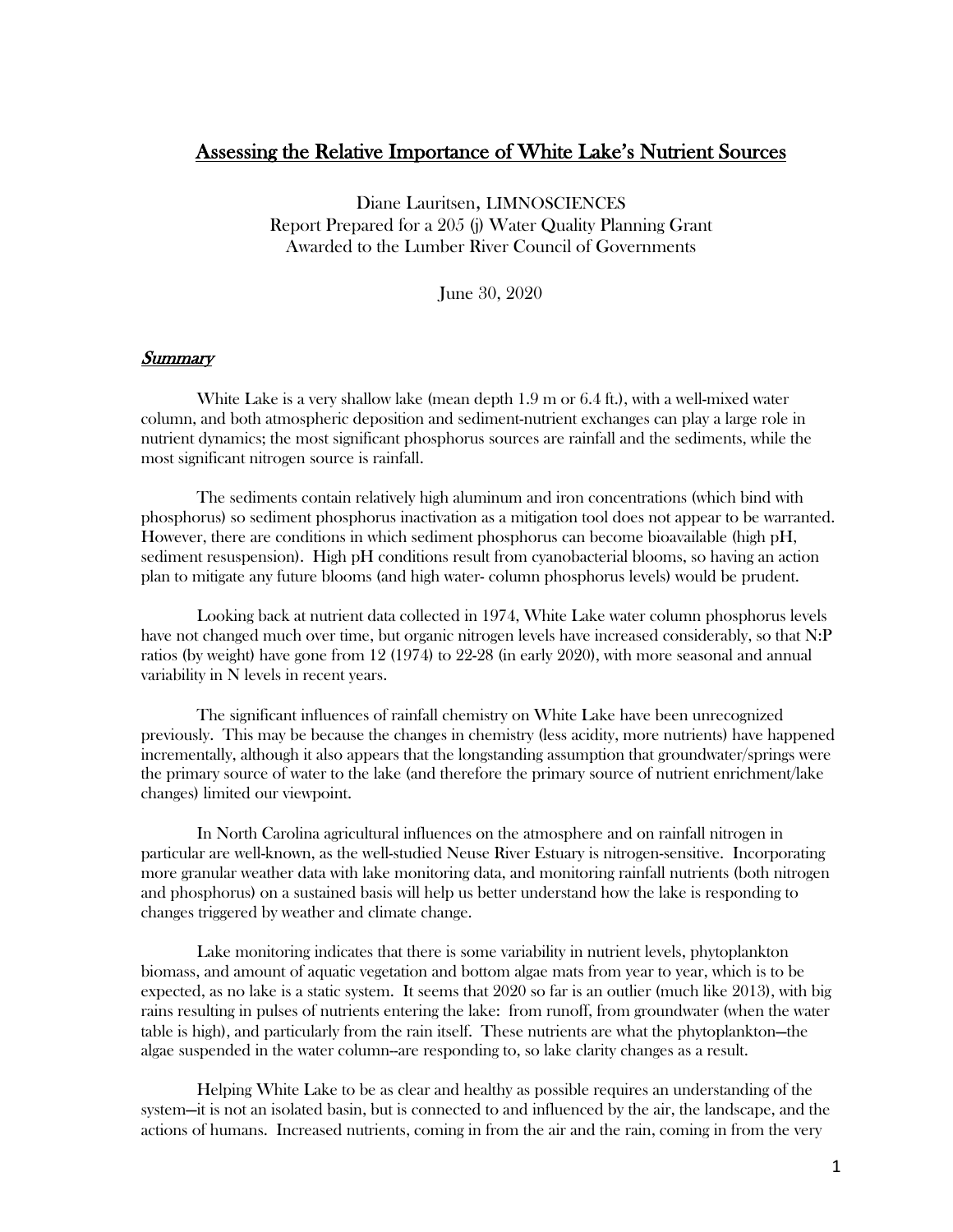altered landscape around the lake, and coming in from the groundwater, are consequences of cumulative changes related to dense development and intensive agriculture.

White Lake should not be a stormwater pond. We know how to manage land development so that lake water quality is protected. While the focus of the stormwater assessment project was nutrients, we know that there are other contaminants in stormwater, so implementing a comprehensive stormwater management program will provide multiple benefits. The relatively high aluminum concentrations in stormwater indicates that acquiring wetlands to provide natural treatment (as well as recharge of the groundwater) would be a good option to pursue.

We know that old leaky wastewater pipes and manholes have the potential to enrich the groundwater that eventually makes its way to the lake, and when condition assessments find problems, they can be (and are being) addressed—but it is very expensive, and takes a long time to actually get to the construction phase. Better communications as to what is being done and where should be possible.

We know that there are huge numbers of seagulls roosting in the lake in winter months, but the impact on nutrients is difficult to distinguish from other sources. It is not realistic to expect seagull control over the long term. We might find more success with controlling geese, as they spend a significant portion of time on the shore.

We know that stirring up the lake bottom has a negative impact on the health of the lake, and we know how to distinguish good boating practices from harmful ones. Much better communication with this topic can result in behavior change that will be meaningful for the lake, and ultimately the community that depends on it.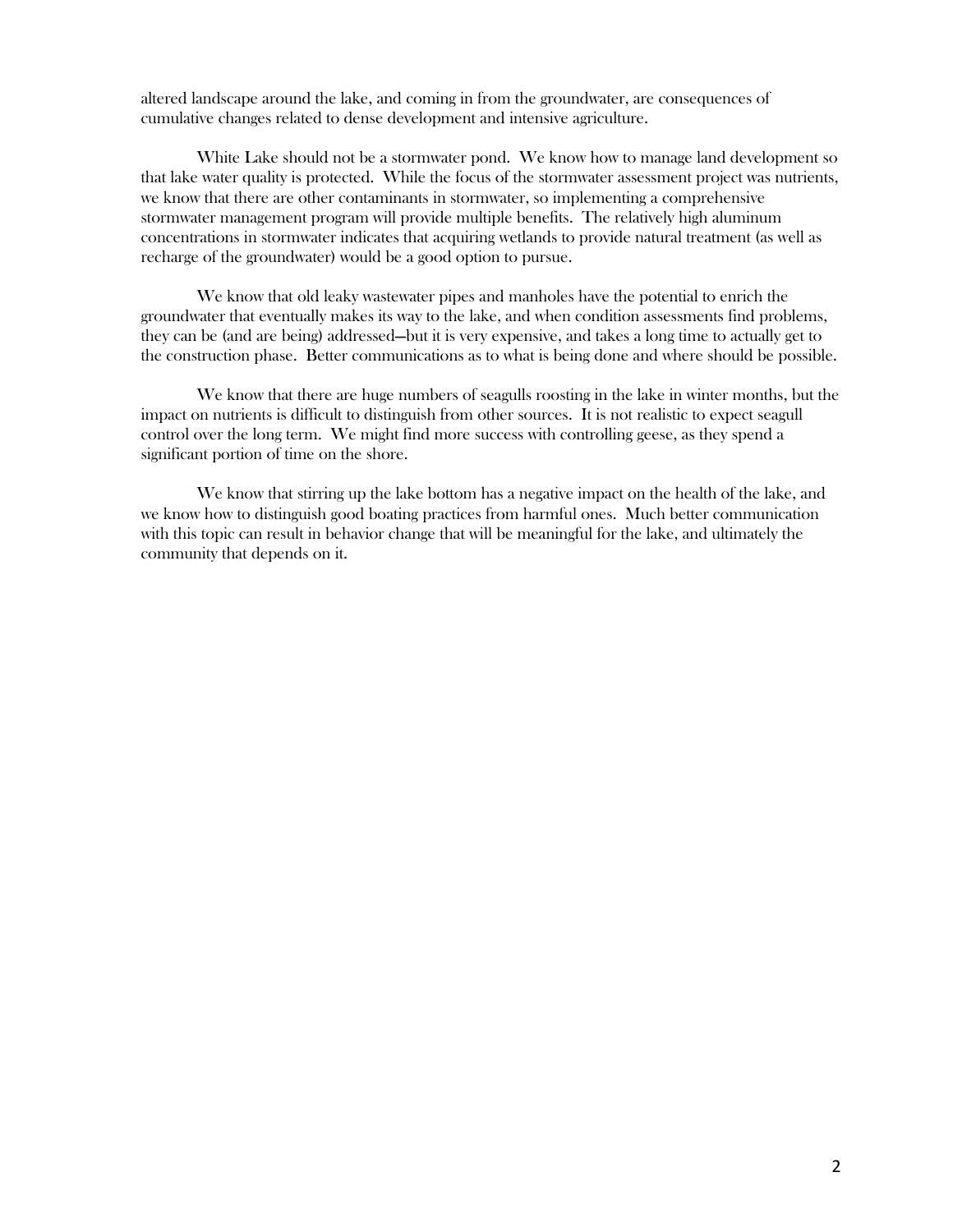# **Introduction**

White Lake has long been celebrated for the clarity of its water, and as a result, the community consists of dense development around most of its nearly five-mile lakeshore. It has often been described as a spring-fed lake, and recent hydrological work has found that groundwater from the surficial aquifer enters the lake when the water table is high, contributing a maximum of 6% of lake volume. Groundwater flow generally moves from east to west, towards the Cape Fear River (Shank and Zamora 2019). Limited groundwater level monitoring by NC DEQ also noted the association between levels in a shallow onshore well and a shallow in-lake well (NC DEQ 2017). Rainfall onto the lake surface is the primary source water, as there is no defined inlet to the lake (the watershed is small) and surface runoff is relatively low by comparison.

White Lake's productivity has been variable over time, and most of the primary productivity has been associated with the lake bottom (benthic filamentous green algae and aquatic vegetation such as the low-growing spikerush; e.g., NC DWR 1979). Phytoplankton (algae suspended in the water column) abundance has generally been moderate to low (below 10  $\mu$ g/L chlorophyll a) although there have been brief periods in which clarity (as measured by Secchi depth) has been reduced (July 1998 for example; NCDENR 2014, NC DEQ 2017).

Substantially higher phytoplankton abundance was first seen in the summer of 2013, and this was the first time in which the pH of the lake water was above 6 (but no measurements were done over the period 2009-2012;NCDENR 2014). What was not recognized at the time was the substantial change in the pH of rainfall that had occurred, from 4.5 up to 5.8, with the changes being most rapid during the period 2008-2013 (NADP 2019). As the buffering capacity of the lake water is relatively low, higher algal photosynthesis removes carbon dioxide (which serves as an acid) from the water, and lake pH levels can increase as a result.

An assessment of all potential nutrient sources and their relative importance is the first step in understanding a lake's productivity, but at White Lake, this must be done in the context of understanding the lake's hydrology and the change in the lake's pH—it had been an acid-rain influenced lake, and had undergone change relatively rapidly.

Special projects and monitoring activities at White Lake in recent years have provided more information as to the relative importance of the internal and external nutrient sources: sediments (internal source), groundwater, surface runoff and stormwater, rainfall, and birds (all of these are external sources), and how conditions related to inputs have changed over time. The different sources are considered separately in the following sections of this report; supporting data from lake monitoring, rainfall sampling, stormwater sampling and sediment sampling are also included. The conclusions section includes a brief discussion of management options.

# I. Nutrients Already in the Lake

The once-living material in lakes (such aquatic vegetation and algae) either stays within the system, settling out to the bottom sediments, or is exported (washing up onto the lake shore or flushed out through a lake outlet). Lake sediments can therefore be considered as a storehouse for decomposing organic matter and nutrients, particularly for the nutrient phosphorus.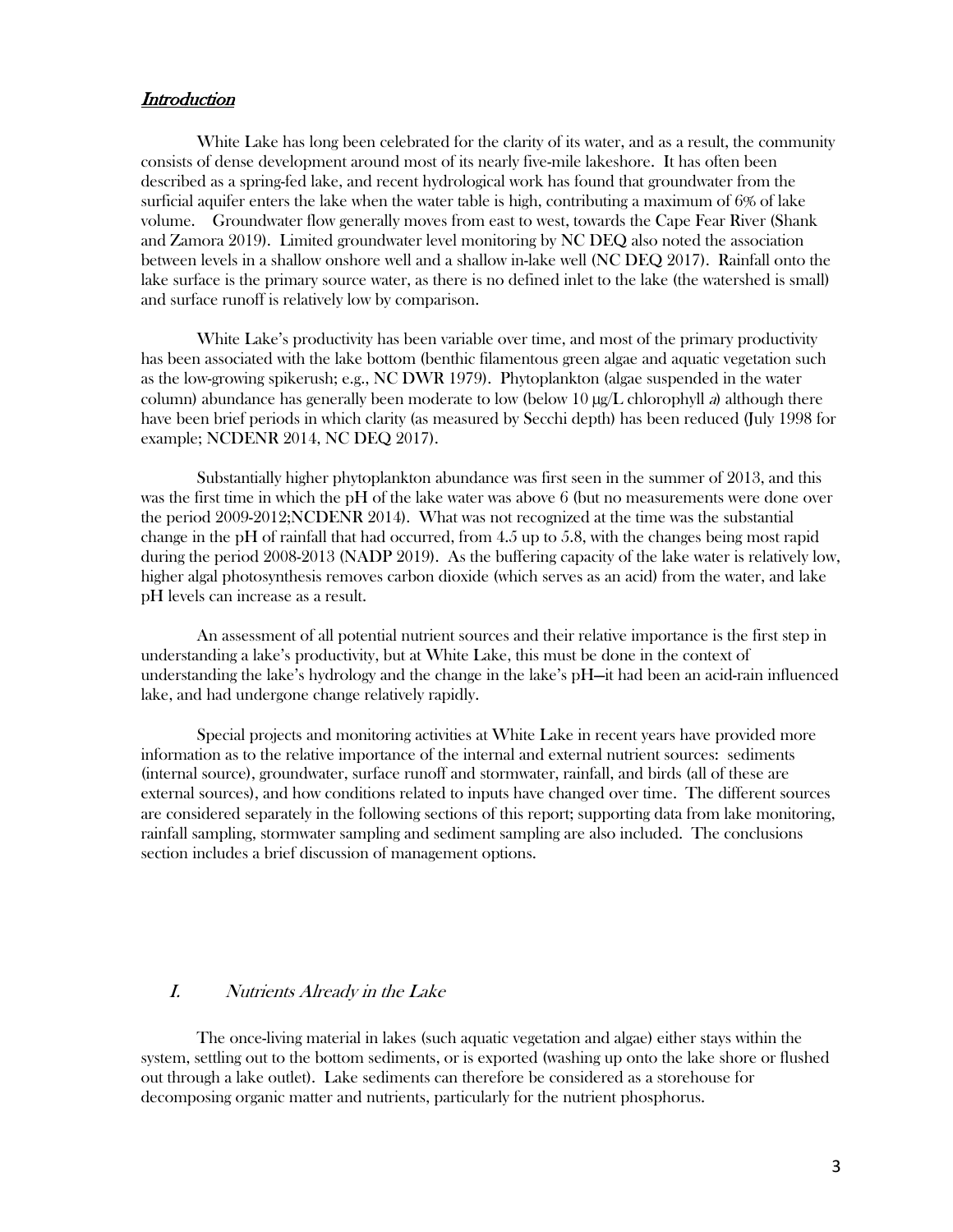It is generally recognized that sediments play a very important role in phosphorus cycling within shallow lakes, as there is less volume of water overlying the sediment surface, and the processes that regulate P cycling, such as interactions among dissolved oxygen, pH, temperature, and microbial activity, can exert more influence (e.g., Forsberg 1985).

Two of the Bay Lakes, White Lake and Lake Waccamaw, were sampled in February 2019 in order to assess similarities and differences in sediment phosphorus between the two systems. While White Lake is a rainfall-fed seepage lake (no significant inlet) and Lake Waccamaw is a blackwater drainage lake (a relatively large inlet, Big Creek), both lakes have experienced years in which productivity has been relatively high (large amounts of aquatic vegetation or filamentous algae mats). In recent years there have been significant changes in each lake with respect to the types of algae and aquatic vegetation found: the aquatic invasive weed  $Hydrilla$  has been found in both lakes, and at Waccamaw herbicide treatments were made from 2013-2019, while at White Lake a low-dose alum treatment was done in May of 2018 to mitigate a water-column cyanobacterial bloom.

There are several naturally occurring elements, such as iron, aluminum and calcium, that can serve as adsorbents of phosphorus; in the muddy sediments of both Lake Waccamaw and White Lake, aluminum concentrations were high (and very similar), while iron concentrations in Lake Waccamaw were higher than in White Lake.

Total Phosphorus (TP) levels were higher in Lake Waccamaw sediments, while in each lake TP concentrations diminished with sediment depth. In both lakes the relative importance of the different sediment P fractions was the same:

#### Al-Bound P >Biogenic P >Fe-Bound P >Ca-Bound P >Loosely-Bound P

Additionally, intact cores from both lakes were incubated under anoxic conditions over a 14 day period with results from both lakes indicating no significant P release, likely due to the adsorptive capacity of the relatively abundant aluminum in sediments of each lake. This means that phosphorus inactivation of the sediments, a common lake management tool, is not needed at either lake.

Nutrients sequestered within living algae, plants and animals are recycled through the process of microbial decomposition, which is influenced by temperature, so that recycling can be rapid during the summer months when water temperatures are highest. The relatively high proportion of biogenic phosphorus in both lakes—which is not bound but rather readily available to fuel algal and plant growth- -indicates that internal recycling plays an important role in both systems. See the White Lake Watch web site (www.whitelakewatch.com) for the study description and results.

Sediment resuspension, induced by wind-driven surface waves as well as boat traffic can cause substantial increases in water column concentrations of suspended solids and nutrients (e.g., Anthony and Downing 2003). As White Lake is very shallow (average depth 6.4 feet or less depending on lake level) there have been long-standing concerns about the increased turbidity and filamentous algae collecting in nearshore areas with summer boating activity (Fig. N1).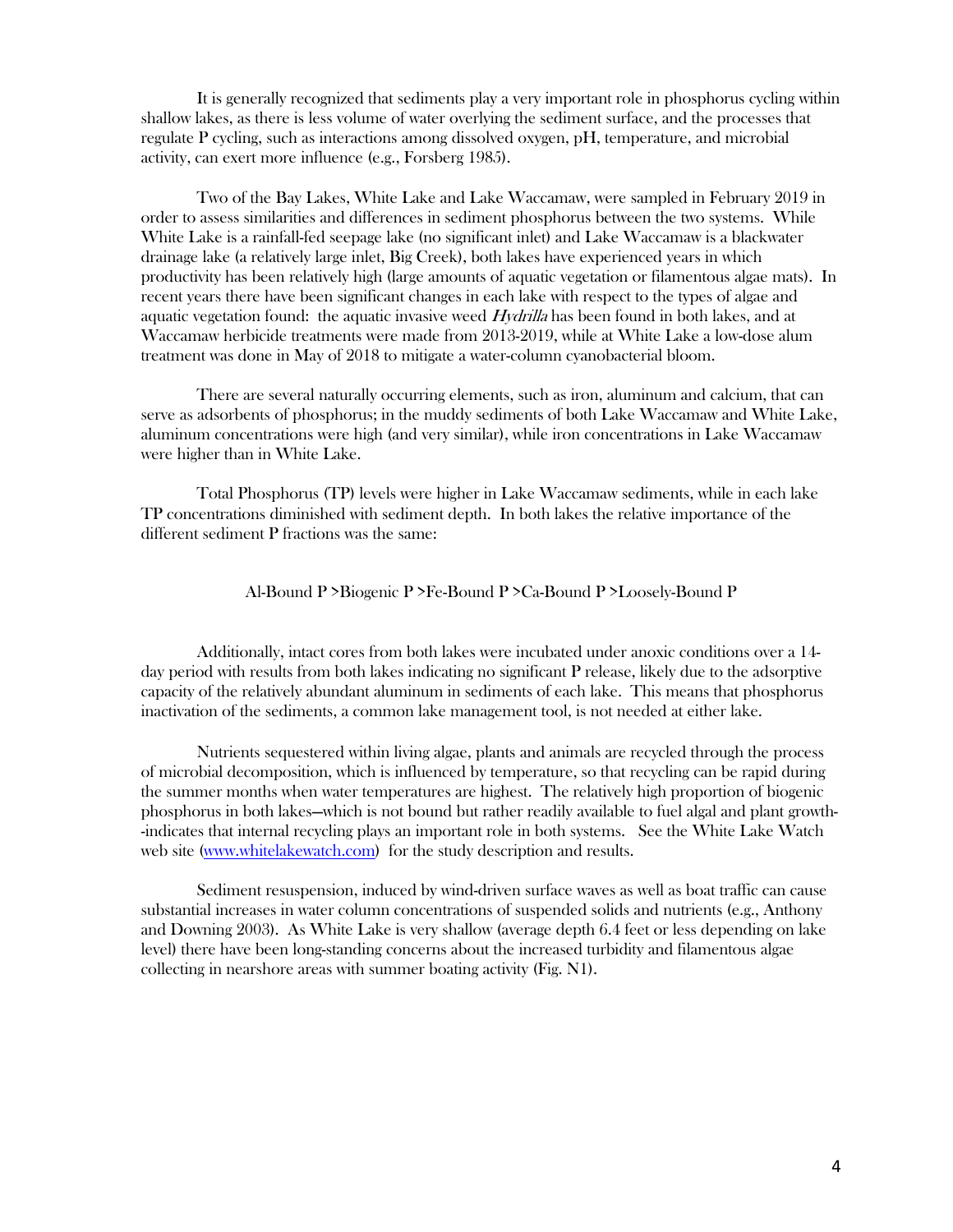

Figure N1. White Lake shoreline near Nathan's Cove (southwestern shoreline) with muddy sediments creating a visible dark zone over the white sand.

Additionally, boating activity can readily dislodge vegetation such as the low-growing but abundant spikerush (*Eleocharis baldwinii*) and mats of filamentous algae; all of this material eventually moves into shallow areas where wave action causes it to collect along seawalls and sandy shoreline areas, where it decomposes (releasing nutrients that can be recycled readily). Changing boating practices to reduce impacts to the lake has no significant costs to implement, but requires behavior change by a relatively large group, as skiing, tubing, and wave boarding are very popular in this shallow lake.

### Section References

- Anthony, J.L. and J.A. Downing. 2003. Physical impacts of wind and boat traffic on Clear Lake, Iowa, USA. Lake and Reserv. Manage. 19(1): 1-14.
- Forsberg, C. 1989. Importance of sediments in understanding nutrient cycling in lakes. Hydrobiol. 176/177: 263-277.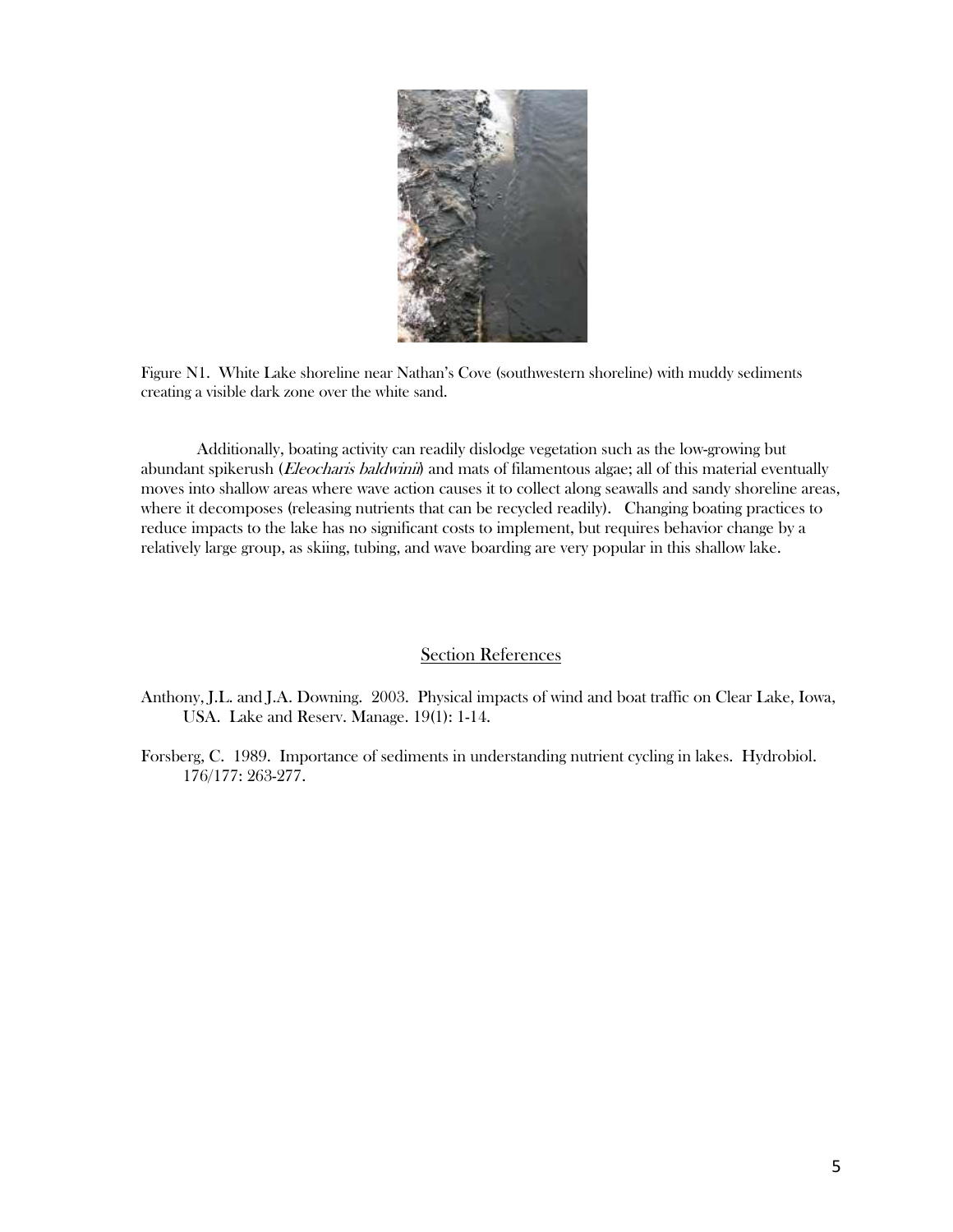# II. Nutrients in Groundwater

There have been two recent studies of groundwater at White Lake: one undertaken in 2017 by NC DEQ, and one done for the Town in 2018-2019 by the Bald Head Island Conservancy/UNC-Wilmington.

Groundwater sampling wells were installed at two locations in 2017—one site along the eastern shore, and one site on the western shore of the lake (NC DEQ 2017). At each site, a shallow well and a deep well (25 ft. depth) was located on shore, while a shallow well was also located in the lake. A summary of the data in the 2017 NC DEQ report:

- o shallow on-shore wells had higher nutrient levels compared to the deeper wells
- $\circ$  total phosphorus levels in shallow wells averaged 0.50 mg/L compared to the deep wells with a mean of  $0.12 \text{ mg/L}$ .
- $\circ$  ammonium concentrations were higher on the eastern side of the lake (mean 3.0 mg/L for eastern and 1.77 mg/L for western).
- $\circ$  organic nitrogen concentrations were higher on the eastern side of the lake (mean 2.2 mg/L for eastern and 1.2 mg/L for western), and this trend was also observed in the deeper wells (0.59 mg/L for eastern and 0.19 mg/L for western).
- o the in-lake well reflected conditions in White Lake, (with comparable pH, dissolved oxygen, and conductivity measured in the June sampling event; these parameters were not measured on subsequent sample dates) with total phosphorus and total nitrogen values equivalent to lake values. In-lake well inorganic nitrogen was below detection level for each of three sample dates, as it was in lake samples (NC DEQ 2017).

The groundwater sampling by Shank and Zamora (2019) was done over the period February 2018 to January 2019, with a series of wells installed at five locations around the lakeshore. There had been some concern expressed that the wells that had been installed had not been sealed with bentonite clay, so that surface contamination (such as pet waste) may have occurred (which would have affected nutrient concentrations). Two hotspots were noted in their report: a site near the lake on Timberlodge Village Drive (the well was located in a vegetated island that was observed to be popular with pets [left photo in Fig. N2]), and a site near the lake edge at the end of Godwin Road (in which the well was located close to a residence, and the sewer cleanout for the residence [right photo in Fig. N2]).



Figure N2. Top photo: groundwater well at Timberlodge Lane, located in a landscaped island that is popular with dogs—the fencing was added by Town staff when they rehabbed the well. Bottom photo: groundwater well at Godwin Road that was also rehabbed by Town staff. The top pipe is a wastewater line cleanout. Recent attempts to collect well water from these sites have been unsuccessful (Bill Stafford, Town of White Lake, personal communication).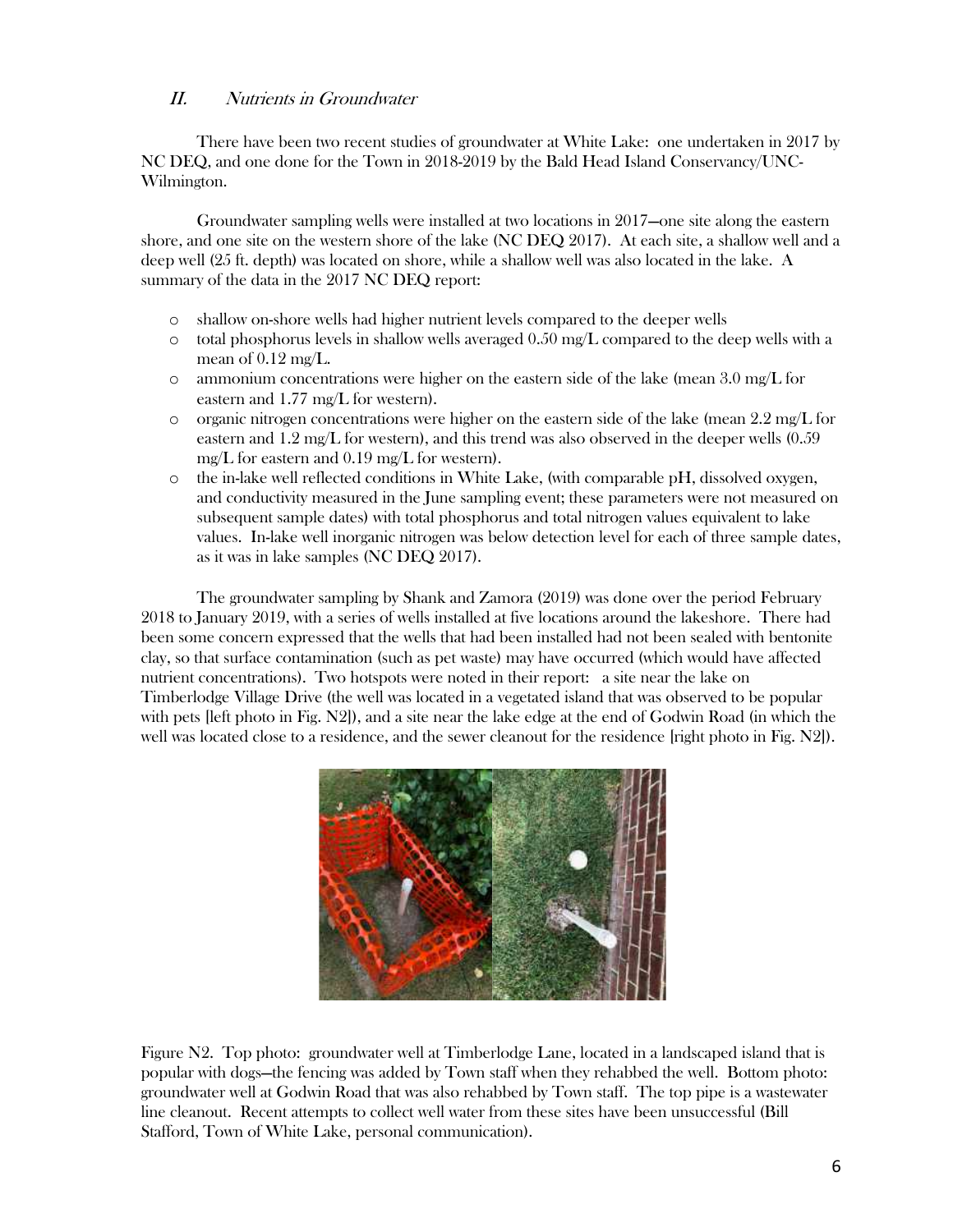Phosphorus levels in the shallow groundwater may be expected to reflect a combination of factors, including soil organic matter content and pH (e.g., Cheesman et al. 2014), microbial communities present (as they influence biogeochemistry), aluminum content (e.g., Richardson 1985), and any enrichment from fertilizers and wastewater exfiltration. The studies that have been done to date (NC DEQ 2018, Shank and Zamora 2019) were not designed to distinguish between naturallyoccurring nutrients and contamination sources; a larger-scale and more detailed assessment would be needed in order to accurately quantify groundwater nutrient sources, and the variability in seasonal water table levels and seasonal wastewater flows suggests that the study would need to be lengthy in order to provide reliable data.

Groundwater nutrient inputs to lakes are typically measured by use of seepage meters placed in the lake to capture groundwater seeping in from the lake bottom (e.g., Lee 1977). At White Lake, this would best be done when the water table levels are high, which is often during the winter months. As noted in Shank and Zamora (2019), the white sand depressions visible along the eastern side of the lake may represent preferential groundwater flow paths that terminate in the lake to produce freshwater springs, and these sites would be expected to have the chemical signature of the surficial aquifer groundwater—including the nutrient concentrations—so they would be the ideal place to locate seepage meters. Previous efforts to detect temperature/pH changes in lake water at these "springs" sites, going back as far as the late 1940's, when David Frey was investigating the lake, have not been successful in detecting any variations (Frey 1949, NC DEQ 2017), which is another indication that flow rates are variable and associated with water table levels.

#### Section References

- Cheesman. A.W., B.L. Turner, and K.R. Reddy. 2014. Forms of organic phosphorus in wetland soils. Biogeosciences 11: 6697-6710.
- Frey, D.G. 1949. Morphometry and hydrography of some natural lakes of the North Carolina Coastal Plain: The Bay Lake as a morphometric type. J. Elisha Mitchell Scientific Society 65(1): 1-37.
- Lee, D.R. 1977. A device for measuring seepage flux in lakes and estuaries. Limnology and Oceanography, 22(1): 140-147
- North Carolina Division of Environmental Quality. 2018. 2017 White Lake Water Quality Investigation. White Lake, Bladen County (Cape Fear Basin). Division of Water Resources Water Sciences Section.
- Richardson, C.R. 1985. Mechanisms controlling phosphorus retention capacity in freshwater wetlands. Science 228(4706): 1424-1427.
- Shank, C. and P. Zamora. 2019. Influence of groundwater flows and nutrient inputs on White Lake water quality. Final Report, April 1, 2019.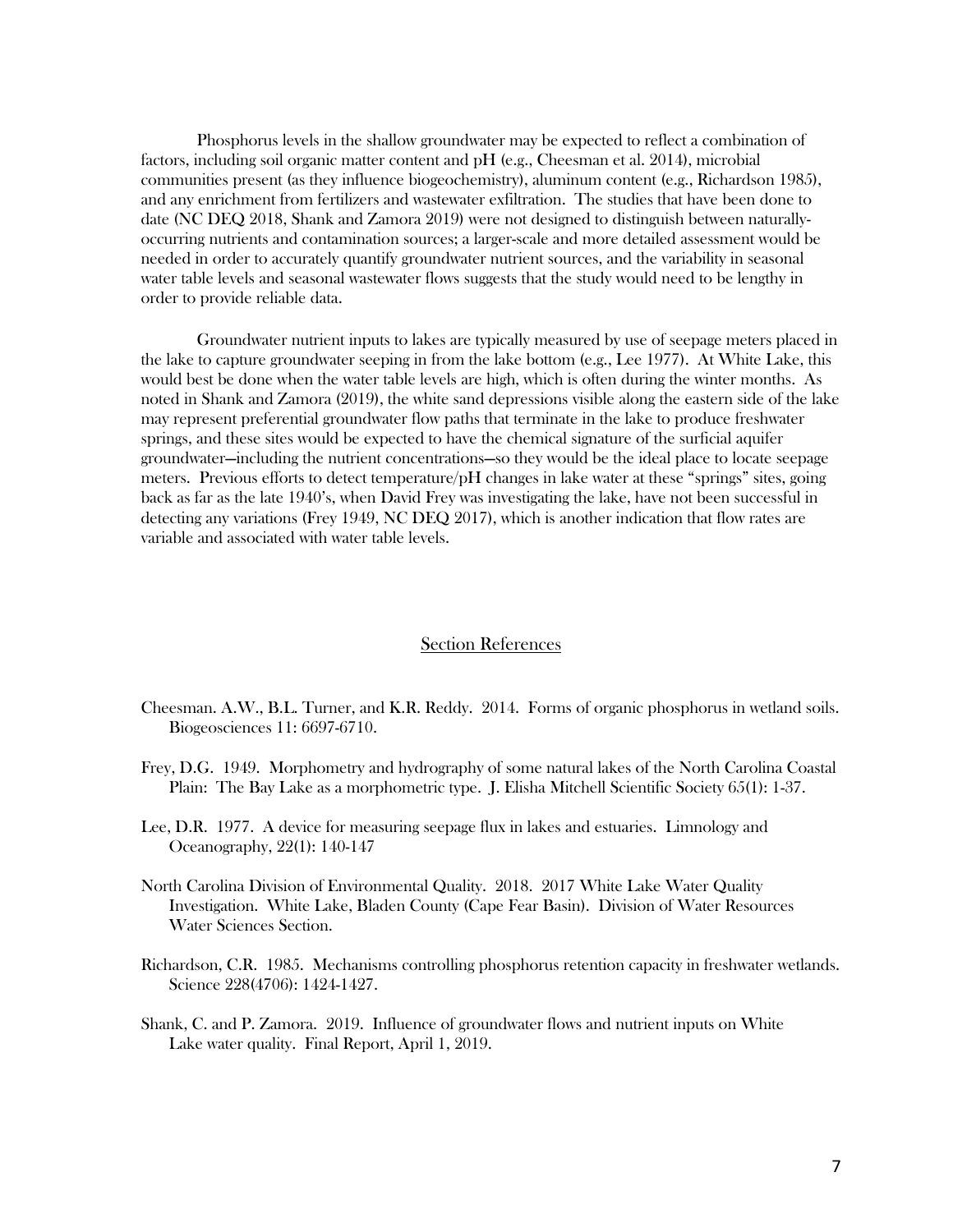### III. Nutrients Entering the Lake in Surface Runoff and Stormwater

Most of the existing stormwater infrastructure around White Lake is associated with the roads (US Hwy 701, SR 1515/White Lake Drive, Hwy. 53), which are located on higher ground; this infrastructure directs stormwater away from the lake. Two NC Department of Transportation culverts under White Lake Drive direct surface water towards the lake, via drainage ditches. As these ditches drain an area of approximately 50 acres (Fig. N3), the flow rates are relatively high (compared to other runoff situations) after significant rainfall.



Figure N3. Screen shot of White Lake story map which shows the locations of the DOT drainage ditches and their drainage areas. Culverts are indicated by green circles.

Many of the outfalls to the lake are draining relatively small areas such as lawns, while there are several locations where larger areas, including parking lots and streets are draining directly into the lake. A total of 57 pipes and ditches drain to the lake, and the Lumber River COG has put all of these into a GIS map (along with all of the other Town/DOT infrastructure) by the as part of a 205 (j) Water Quality Planning Grant awarded in 2019 (Fig. N4).



Figure N4. Screen shot of White Lake story map which shows the watershed (in yellow) and the locations of stormwater pipes and ditches which drain to White Lake.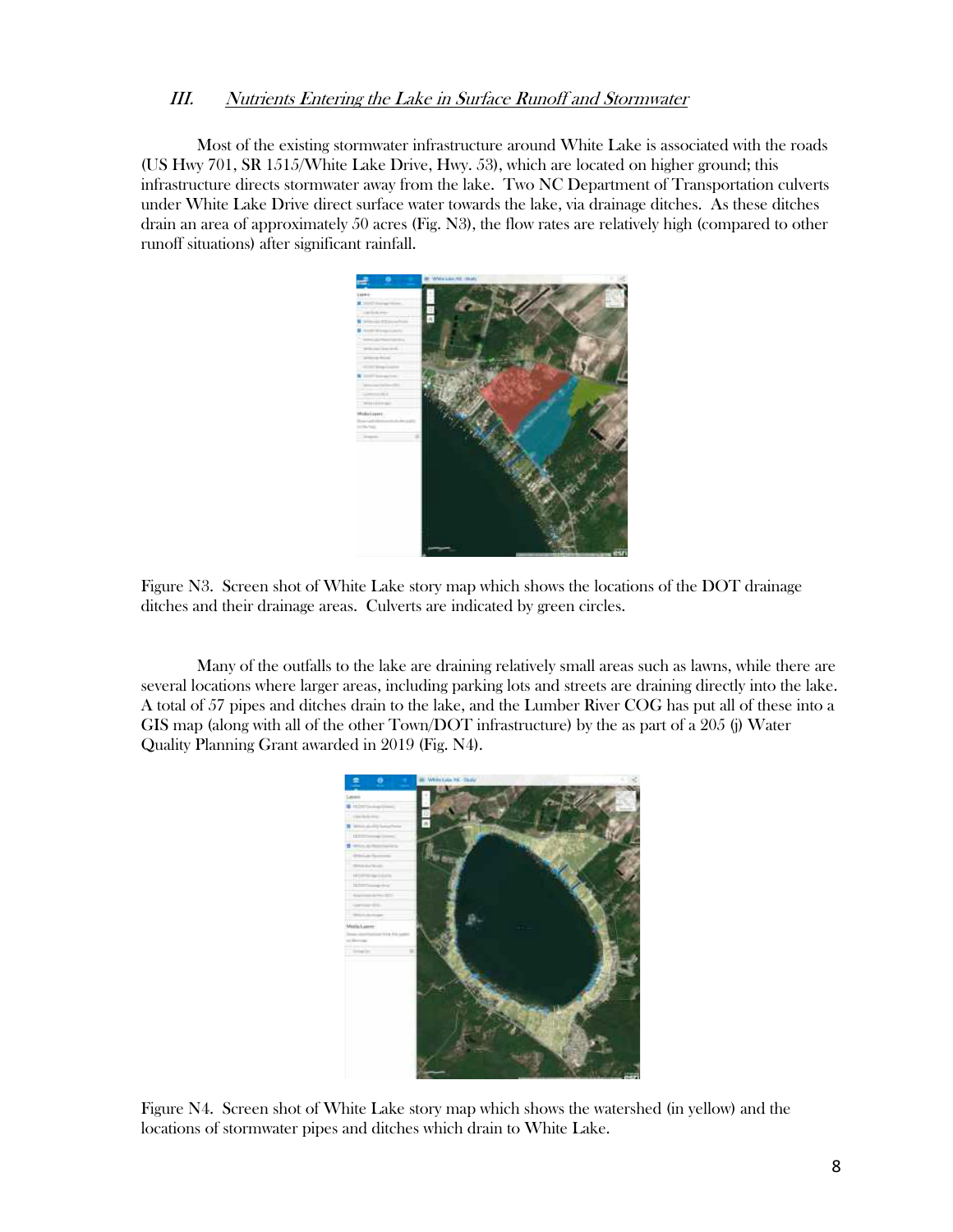Stormwater water quality testing (primarily for phosphorus and nitrogen) of outfalls, ditches and other areas where runoff was observed was conducted from January to April 2020. Rainfall during this pe period was above average, and the highest rainfall, 3 inches, occurred February 6-7.

Higher rainfall amounts, particularly in the winter when the water table is highe, can result in more runoff entering the lake. Of the locations sampled for the stormwater project, the highest phosphorus concentration (0.113 mg P/L) was found in (unpaved) street runoff at the lakeshore end of Woodbury Road (on the western side of the lake) on February 7, 2020:



Figure N5. Standing water after a three-inch rain, running along Woodbury Road and into the lake. The volume of water entering the lake here, relative to other runoff situations, was low.

Another hotspot was found on the northeastern side of the lake: the drainage ditch behind the Bladen Medical Center (off White Lake Drive/Lennondale Road; Fig. N6), which drains a commercial and residential area, with the water eventually entering the lake at the two DOT ditches along White Lake Drive (Fig. N7, N8).



Figure N6. Stormwater ditch behind Bladen Medical Center at White Lake Drive and Lennondale Road, after the same three-inch rain, February 7, 2020. Note the cloudy appearance of the water.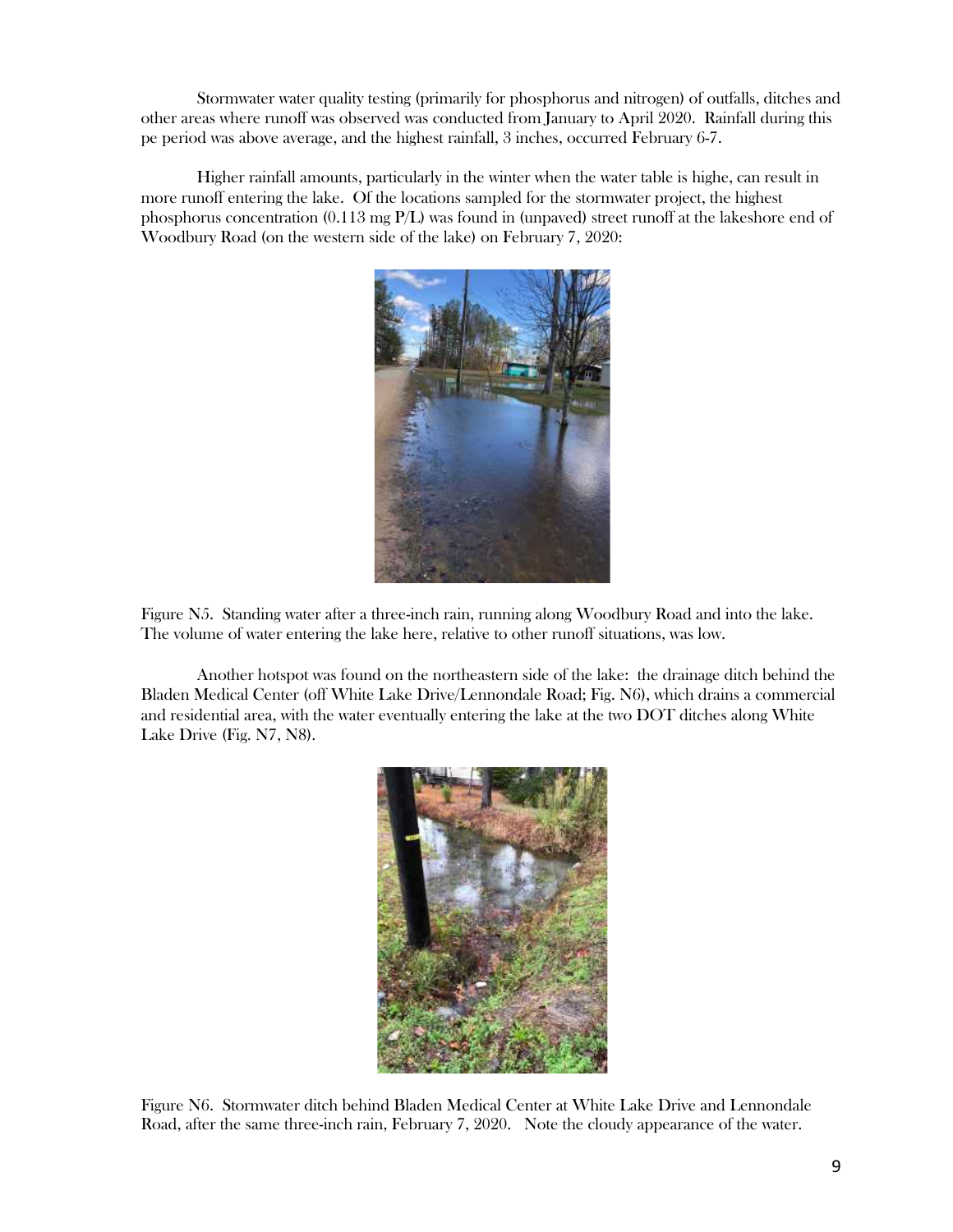

Figure N7. Views of the NC DOT drainage ditch at 408 White Lake Drive on February 7, 2020. Residents on either side of the ditch are also draining their yards into the ditch (photo on bottom). This ditch is closer to (and connected to) the drainage area behind the Bladen Medical Center.

Each DOT drainage ditch on the west side of White Lake Drive connects a ditch on the east side by way of a culvert under White Lake Drive at each location. The force main for the Town's wastewater collection system runs along the western side of White Lake Drive, and this line can be seen by looking into the stormwater box at 408 White Lake Drive.

The ditch channel at 580 White Lake Drive is confined by railroad ties for about half of its length, and it appears to be better maintained (Fig. N8).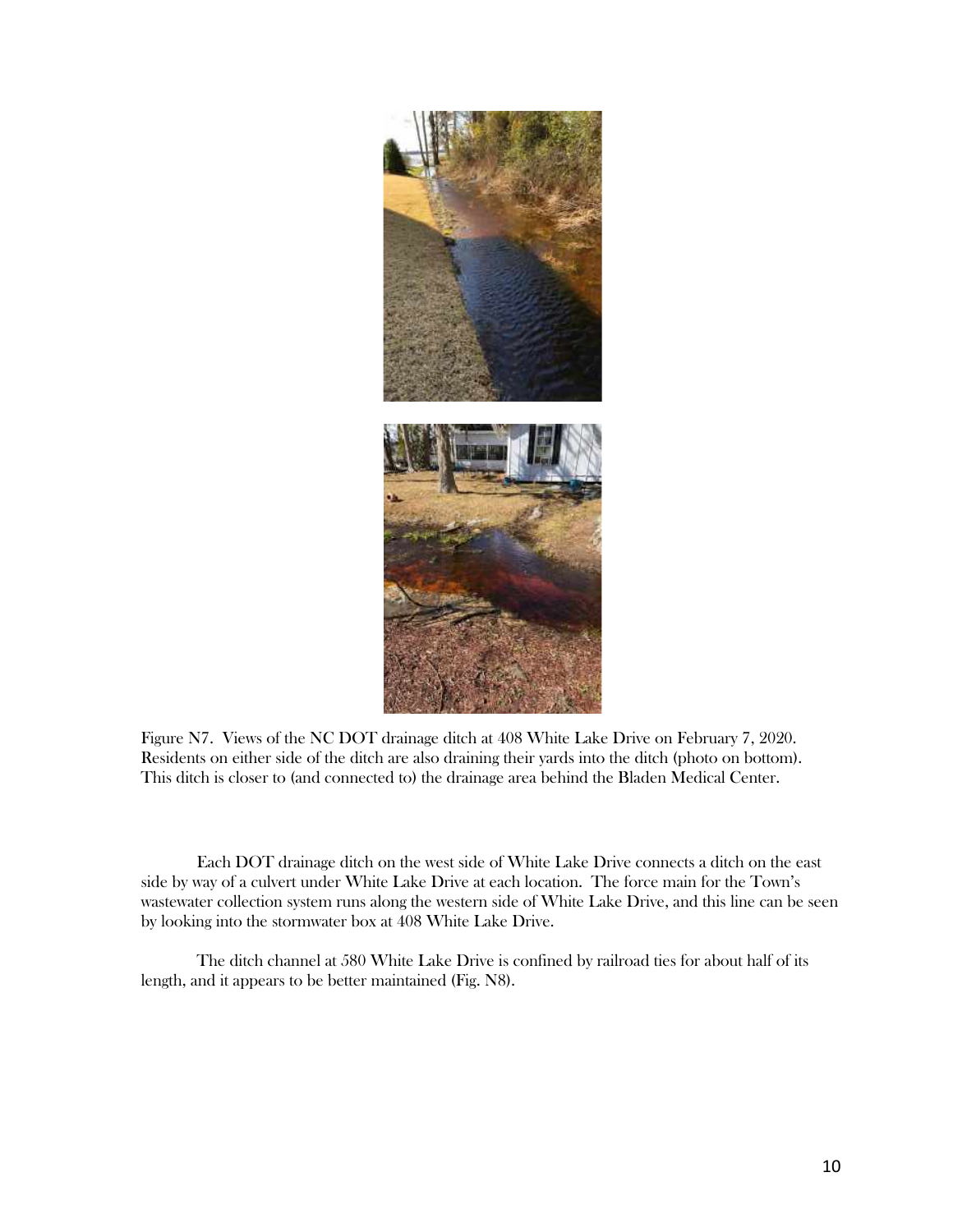

Figure N8. Top photo is the drainage ditch at 580 White Lake Drive, and bottom photo is a view of the lakeshore, showing the influence of the highly-colored ditch water on the lake. Photos taken February 7, 2020.

There has been a consistent difference in nutrient concentrations between the two DOT ditches (which was also seen in the 2017 sampling by NC DEQ): nutrient levels at 408 White Lake Drive are higher than levels at 580 White Lake Drive (and the pH levels are higher compared to 580 WLD); there is also variability in nutrient concentration over the duration of a rainfall/runoff event (the highest concentrations are generally found in the first portion of a runoff event and slowly decline with time), which suggests that there could be a benefit to having a natural wetland retention basin in the area to mitigate nutrients. It might also serve to enhance groundwater recharge, particularly as this portion of the lakeshore is more densely developed, with more impervious surfaces (more runoff, less infiltration).

Total Aluminum was relatively high in the drainage ditches (ranging from 0.89 to 1.23 mg/L) and also the outfall from Camp Clearwater (1.75 mg/L), and Dissolved Organic Carbon (DOC) levels were also relatively high in the ditches (ranging from 65.2 to 79 mg/L)(Appendix N1). Upon entering the higher pH lake, this aluminum can, in essence, create a small-scale natural phosphorus inactivation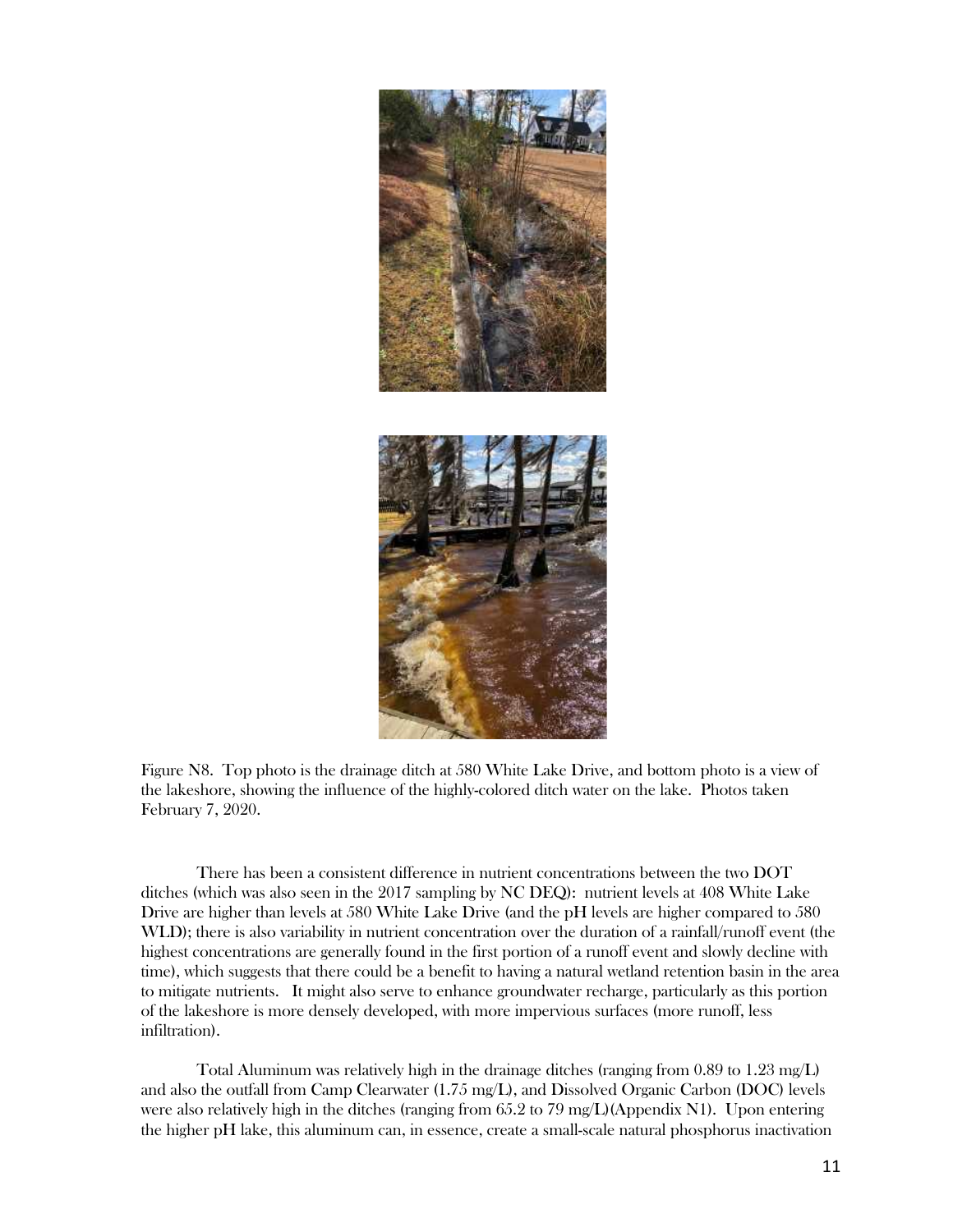process, as has been observed elsewhere (e.g., Kopacek et al 2000). Phosphorus removal with alum or similar products is commonly done for stormwater water quality improvement before entering a receiving water body (e.g., Scholz 2016).

Several of the larger pipes which drain into the lake were partially submerged during the period of stormwater sampling, as the winter rainfall had raised lake levels (Fig. N9).



Figure N9. Stormwater pipes under Nathan's Cove pier: top photo taken October 23, 2019 and bottom photo taken on February 13, 2020. Runoff is from an asphalt street/parking area for the condominiums.

A representative sample of asphalt runoff was taken at the White Lake Marina stormwater grate (located near the boat ramp) on February 14, 2020 (after a 0.25-inch rain the previous night), and phosphorus and nitrogen levels were similar to values found at the other stormwater sites (Appendix N1).

There is a cluster of three culverts just south of Camp Clearwater and one of these runs under White Lake Drive and drains stormwater from Camp Clearwater. As there is constant (but variable) flow from this pipe, it likely draining groundwater as well (Fig. N10). Sampling done in 2018 and 2019 indicates that there is some fecal coliform contamination at times, while Total Nitrogen and Total Phosphorus levels are similar to what has been found in stormwater samples elsewhere around the lake. Inorganic nitrogen in the form of nitrate-nitrite was relatively high on one sampling occasion (January 16, 2020; Appendix N1).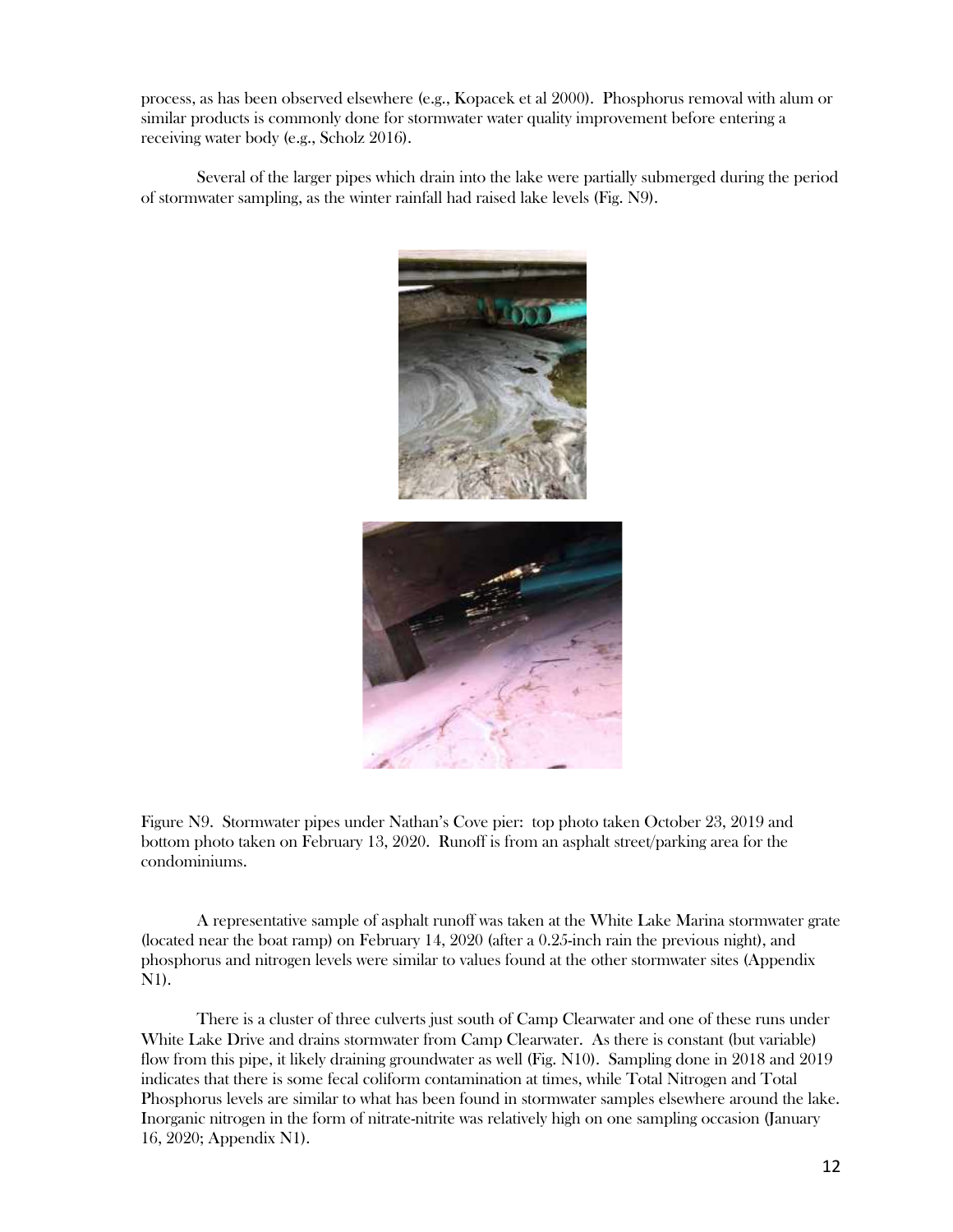

Figure N10. Views of the Camp Clearwater culverts and outfall. The culvert in the center with the chipped upper rim is the one that drains Camp Clearwater. Left photo taken May 22, 2019; middle photo taken January 26, 2020. The photo on the right shows the ditch created by the flows from the culverts (January 26, 2020). The delineation of the watershed (based on elevation) is located in Camp Clearwater, so that flow is directed away from the lake at this location.

The White Lake community has an intimate connection to the lake: each is dependent on the other for its health and viability. Using the lake as a de facto stormwater pond is "passing the buck" the impacts of development (more contaminated runoff) are borne by the lake, and ultimately the entire community. The Town needs an effective stormwater management plan and a land use plan that makes lake health a priority. As some neighborhoods are not yet built out, it would seem that there are opportunities to include stormwater retention strategies that can benefit water quality, while other situations will require retrofits.

#### Section References

Kopacek, J., J. Hejzlar, J. Borovec, P. Porcal, and I. Kotorova. 2000. Phosphorus inactivation by aluminum in the water column and sediments: lowering of in-lake phosphorus availability in an acidified watershed-lake ecosystem. Limnol. Oceanogr. 45(1): 212-225.

Scholz, M. 2016. Wetlands for water pollution control. Second Edition. Elsevier B.V. 524 p.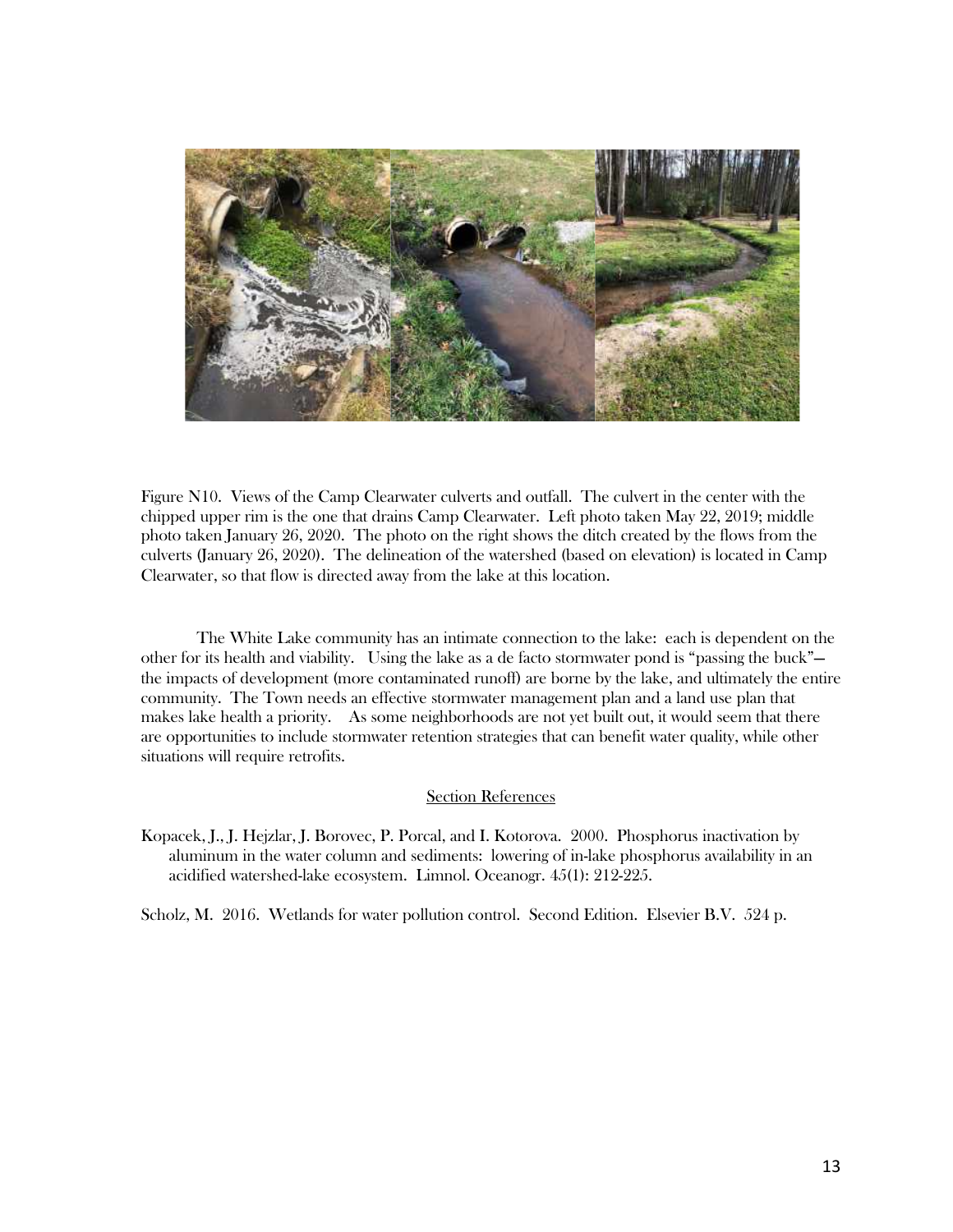### IV. Nutrients from Birds

The role of birds in phosphorus cycling in lakes is often not considered as it is difficult to quantify, although it may be significant in some situations (e.g., Scherer et al., 1995). Birds that feed in the lake, such as cormorants and dabbling ducks, are recycling phosphorus already in the lake (fish, vegetation) into more readily available forms, while birds that feed outside the lake such as seagulls and geese are importing phosphorus from external sources (bread, insects, etc.). As these birds have relatively high metabolic rates, the time between food ingestion and defecation is relatively short, so that birds that are feeding elsewhere and roosting in a lake overnight would not be expected to contribute significant amounts of fecal material (D. Allen, NC Wildlife Resources Commission, personal communication).

A variety of waterbirds can be found at White Lake in the winter months, including cormorants, coots, a few ducks such as buffleheads, and large numbers of seagulls (primarily ringbilled). Canada geese can be found at the lake year-round; they leave relatively large amounts of droppings, given their large size (e.g., Ayers, et al., 2010). Numbers of geese at the lake in recent years have ranged from 50-75 adults, with no goslings reported.

White Lake bird counts were conducted in January-March 2020; twilight was found to be the best time to make counts, as that was when seagulls were coming in for the night. Estimates ranged from 5,000 to 7,000 birds (primarily seagulls), although these numbers were not seen every night and there were evenings in which counts were not possible (S. Bunn, Town of White Lake, personal communication). At times, hundreds of seagulls remain at the lake during the day, both in the water and on piers and boathouse roofs. Cormorants consistently favor tall posts of piers and no wake buoys, where they can perch to dry their feathers after feeding in the lake (Fig. N11).



Figure N11. White Lake fish, in another form: cormorant droppings at White Lake Marina pier, February 13, 2020.

Fecal coliform bacteria monitoring in White Lake has shown occasional slight increases in winter months (for example, February 27, 2018 results ranged from 59 to 291 CFU/100 mL; Shank and Zamora, 2019), which may reflect the presence of roosting seagulls.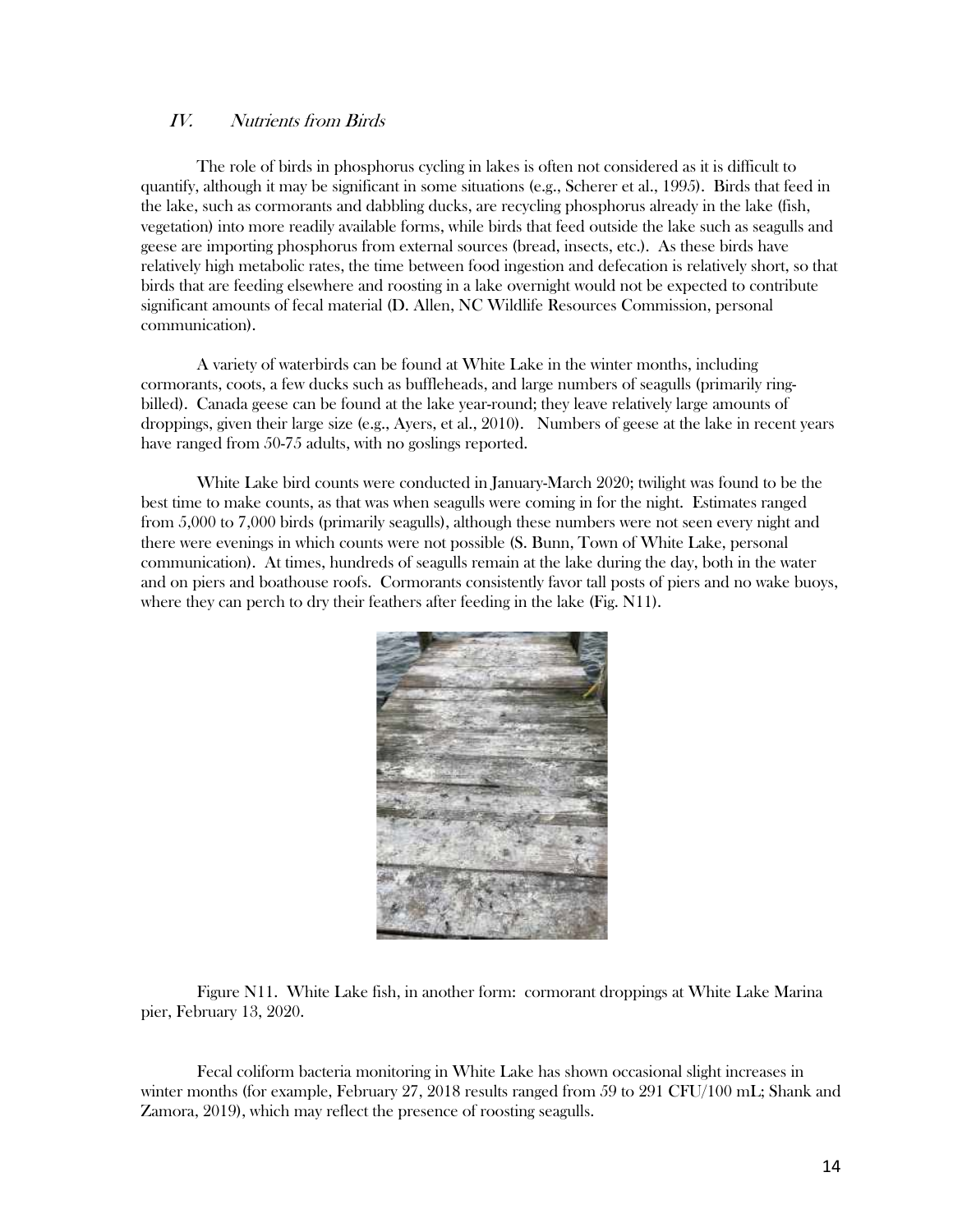Water quality sampling in the winter of 2020 included fecal coliform sampling as well as nutrient sampling as the locations of the three long-term monitoring stations (locations established by NC DEQ) which also represent the regions of the lake where seagulls are roosting. Results from January 2020 ranged from 7 to 210 CFU/100 mL (Table N1). If seagulls are presumed to be the contributors to bacterial levels in the middle of the lake, then the relatively low coliform counts suggests that their contribution of phosphorus to the lake would be difficult to discern from other sources, like rainfall.

Water column Total Phosphorus (TP) levels in January 2020 were similar to the annual mean of 0.018 mg P/L seen in 2019, while Soluble Reactive Phosphorus (SRP) levels represented 10% of TP on January 31 (Table N1); SRP levels were at or below detection limits from April-December 2019 (LIMNOSCIENCES 2020).

Table N1. Total Phosphorus and Soluble Reactive Phosphorus, in mg P/L, and Fecal Coliform Bacteria, in CFU/100 mL for White Lake sample stations, sampled on January 16 and January 31, 2020. Samples C1, B1 and A1 were taken at 0.5 m depth while samples C2, B2, and A2 were taken at 2.0 m depth.

\_\_\_\_\_\_\_\_\_\_\_\_\_\_\_\_\_\_\_\_\_\_\_\_\_\_\_\_\_\_\_\_\_\_\_\_\_\_\_\_\_\_\_\_\_\_\_\_\_\_\_\_\_\_\_\_\_\_\_\_\_\_\_\_\_\_\_\_\_\_\_\_\_\_

|               | <b>Total</b><br><b>Phosphorus</b><br>(mg/L) | <b>Soluble</b><br><b>Reactive P</b><br>(mg/L) | Fecal<br>Coliform<br>(CFU/100 mL) |
|---------------|---------------------------------------------|-----------------------------------------------|-----------------------------------|
| <b>Jan.16</b> |                                             |                                               |                                   |
| WL-C1         | 0.016                                       | < 0.001                                       | 7                                 |
| $WL-C2$       | 0.022                                       | 0.002                                         |                                   |
| WL-B1         | 0.024                                       | < 0.001                                       | 102                               |
| $WL-B2$       | 0.024                                       | < 0.001                                       |                                   |
| WL-A1         | 0.021                                       | < 0.001                                       | 74                                |
| $WL-AZ$       | 0.017                                       | < 0.001                                       |                                   |
| <b>MEAN</b>   | 0.021                                       | 0.001                                         | 61                                |
| STD. DEV.     | 0.003                                       | o                                             | 49                                |
| Jan. 31       |                                             |                                               |                                   |
| <b>WL-C1</b>  | 0.024                                       | 0.002                                         | 23                                |
| $WL-C2$       | 0.022                                       | 0.002                                         |                                   |
| <b>WL-B1</b>  | 0.017                                       | 0.002                                         | 63                                |
| $WL-B2$       | 0.021                                       | 0.002                                         |                                   |
| WL-A1         | 0.019                                       | 0.002                                         | 210                               |
| $WL-AB$       | 0.024                                       | < 0.001                                       |                                   |
| <b>MEAN</b>   | 0.021                                       | 0.002                                         | 99                                |
| STD. DEV.     | 0.003                                       | $\circ$                                       | 98                                |

Seagull estimates from White Lake are similar to roosting seagull counts made at Falls Lake, a large Piedmont reservoir located north of Raleigh (Christmas Bird Count data, National Audubon Society, 2010, as summarized in Winton and River, 2017). Much larger numbers of roosting seagulls (40,000+ ) have been reported from Jordan Lake, southwest of Raleigh, since the opening of a nearby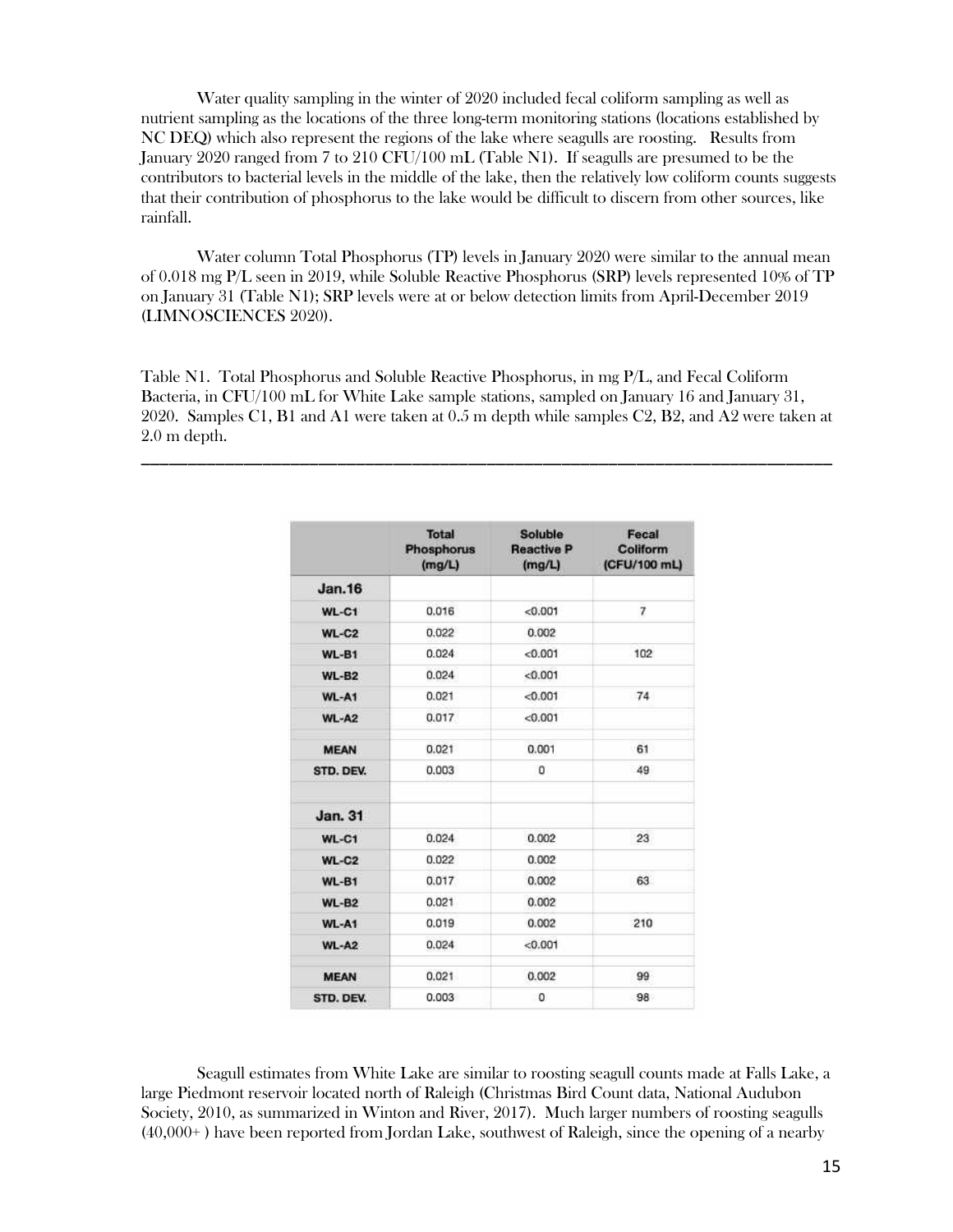landfill, which lead researchers to assess the potential for transport of nutrients from large food sites to nearby roosting sites; Winston and River concluded that seagulls could be one of several external loading sources that could contribute to eutrophication of the water bodies (Winton and River, 2017).

Rainfall in January 2020 totaled 4.5 inches, with a 2.5-inch rainfall on January 14; the water table is generally highest in the winter, so that external sources of phosphorus (rain, groundwater, stormwater) contributes to P loading at the same times that seagulls are roosting in the lake.

#### Section References

- Ayers, C.R., C.S. DePerno, and C.E. Moorman. 2010. Canada goose weed dispersal and nutrient loading in turfgrass systems. Applied Turfgrass Science doi:10.1094/ATS-2010-0212-02-RS (Accessed online 16 February 2019)
- Scherer, N.M., H.L. Gibbons, K.B. Stoops, and M. Muller. 1995. Phosphorus loading of an urban lake by bird droppings. Lake and Reservoir Management 11: 317-327.
- Winton, R.S., and M. River. 2017. The biogeochemical implications of massive gull flocks at landfills. Water Research 122: 440-446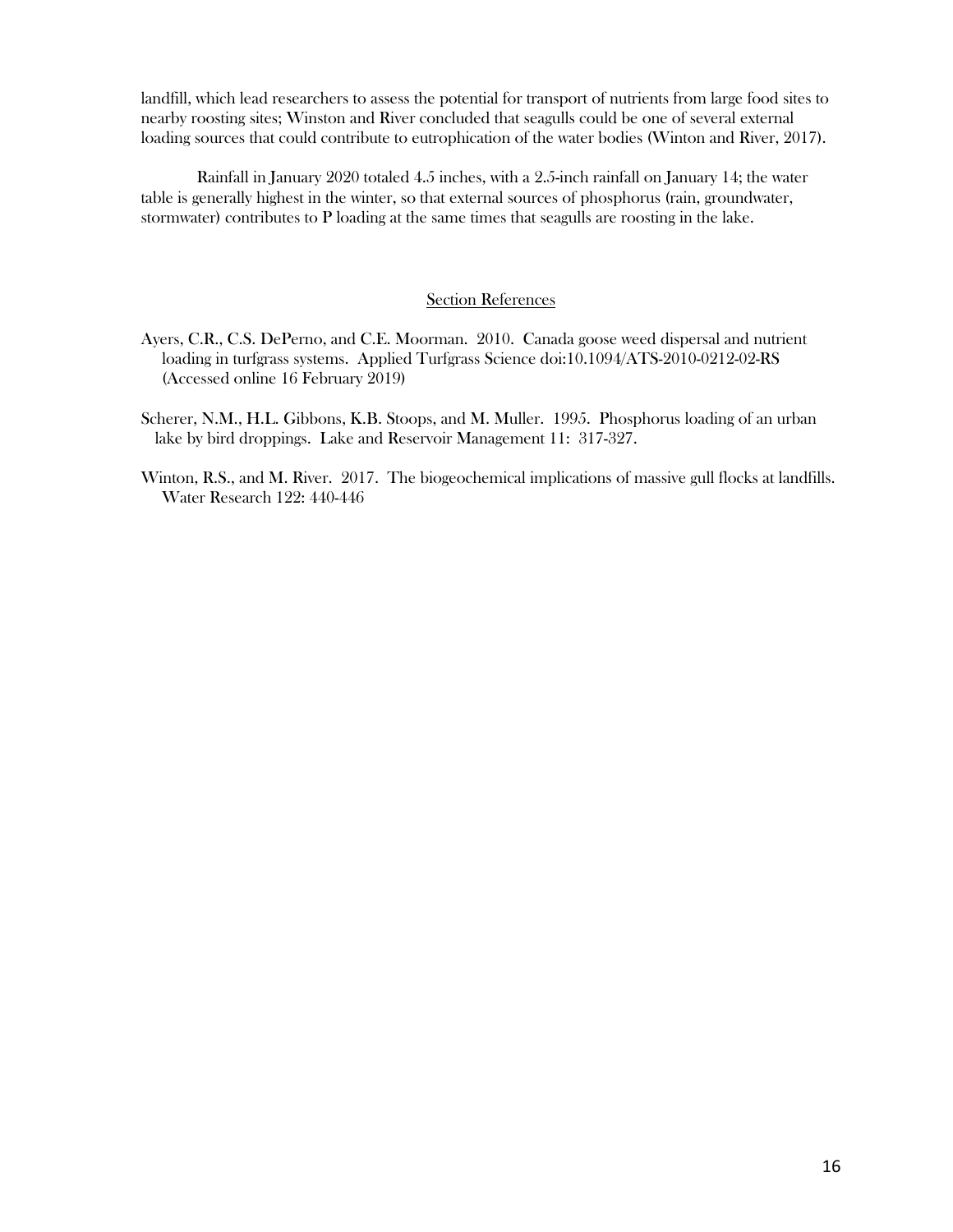### V. Nutrients in Rainfall

Atmospheric deposition consists of both wet deposition (rainfall) and dry deposition (particulate matter such as pollen and dust). Atmospheric contributions to aquatic ecosystems have been recognized as significant external sources of nutrient loading, particularly in lakes that are shallow, and lakes that are situated in agricultural regions (e.g., Ahn and James, 2001, Anderson and Downing, 2006) or urban areas (Grimm and Lynch 2005). As stated in a 1966 report on the chemical composition of rainfall in Eastern NC and Southeastern VA: "study of many of the important geochemical and biological processes affecting water quality must begin with certain assumptions about rainfall composition. Hence, the understanding of these processes is closely tied to our knowledge of rainfall composition. The importance of this fact should not be underestimated." (U.S. Dept. of Interior Geological Survey 1966). Given that rainfall is the primary source of water to White Lake, quantifying nutrient levels in rainfall contributes an important piece to the external nutrient loading puzzle.

Rainfall samples were collected during three rainfall events at White Lake in early 2020: a single sample was collected February 13 (a 0.25-inch rainfall as measured at the Town WWTP), three samples were collected simultaneously on March 5 (a 1.25-inch rainfall) and two samples were collected April 23-24 (a 0.25-inch rainfall). All collection containers as well as the funnel used to transfer collections to sample bottles were rinsed well with deionized water before each use. Rainfall samples (and lake monitoring samples) were placed in coolers with ice packs and express-shipped to IEH Analytical Laboratories in Seattle, WA for analysis (White Lake QAPP 2019). As some particulate matter was observed in the collection containers during the March sampling, SRP was added to the list of parameters analyzed to determine whether particulate deposition might account for a significant portion of TP (Table N2). Pine pollen was observed on the lake surface during that sampling event.

Table N2. Concentrations of Total Phosphorus (TP), Soluble Reactive Phosphorus (SRP), Total Nitrogen (TN), Ammonium-Ammonia (NH<sub>4</sub>-NH<sub>3</sub>), Nitrate-Nitrite (NO<sub>3</sub>-NO<sub>2</sub>), and Total Organic Nitrogen (ON) in rainfall samples collected February 13 (F-R1), March 5 (M-R1—M-R3) , and April 23- 24 (A-R1—A-R2), 2020). Total Inorganic Nitrogen (TIN) equals  $NH_4 + NO<sub>3</sub>-NO<sub>2</sub>$ , while TON was calculated by subtracting TIN from TN. All units are in milligrams per liter (mg/L).

| <b>Sample</b><br># | TP (mg/L) | <b>SRP</b><br>(mg/L) | <b>TN</b><br>(mg/L) | NH4-NH3<br>(mg/L) | <b>NO3-NO2</b><br>(mg/L) | <b>TIN</b><br>(mg/L) | <b>TON</b><br>(mg/L) |
|--------------------|-----------|----------------------|---------------------|-------------------|--------------------------|----------------------|----------------------|
| $F-R1$             | 0.017     |                      | 0.568               | 0.159             | 0.082                    | 0.241                | 0.345                |
| $M-RI$             | 0.019     | 0.014                | 0.334               | 0.136             | 0.052                    | 0.188                | 0.146                |
| $M- R2$            | 0.008     | 0.008                | 0.324               | 0.114             | 0.046                    | 0.16                 | 0.164                |
| $M-R3$             | 0.009     | 0.009                | 0.247               | 0.12              | 0.048                    | 0.168                | 0.079                |
| A-R1               | 0.008     |                      | 0.191               | 0.106             | 0.067                    | 0.173                | 0.018                |
| $A-R2$             | 0.008     |                      | 0.189               | 0.108             | 0.069                    | 0.177                | 0.012                |
| Mean               | 0.012     | 0.010                | 0.311               | 0.124             | 0.061                    | 0.185                | 0.127                |
| Std.Dev.           | 0.006     | 0.003                | 0.147               | 0.020             | 0.017                    | 0.036                | 0.114                |

Rainfall Nutrients, February-April 2020

\_\_\_\_\_\_\_\_\_\_\_\_\_\_\_\_\_\_\_\_\_\_\_\_\_\_\_\_\_\_\_\_\_\_\_\_\_\_\_\_\_\_\_\_\_\_\_\_\_\_\_\_\_\_\_\_\_\_\_\_\_\_\_\_\_\_\_\_\_\_\_\_\_\_\_\_\_\_\_\_\_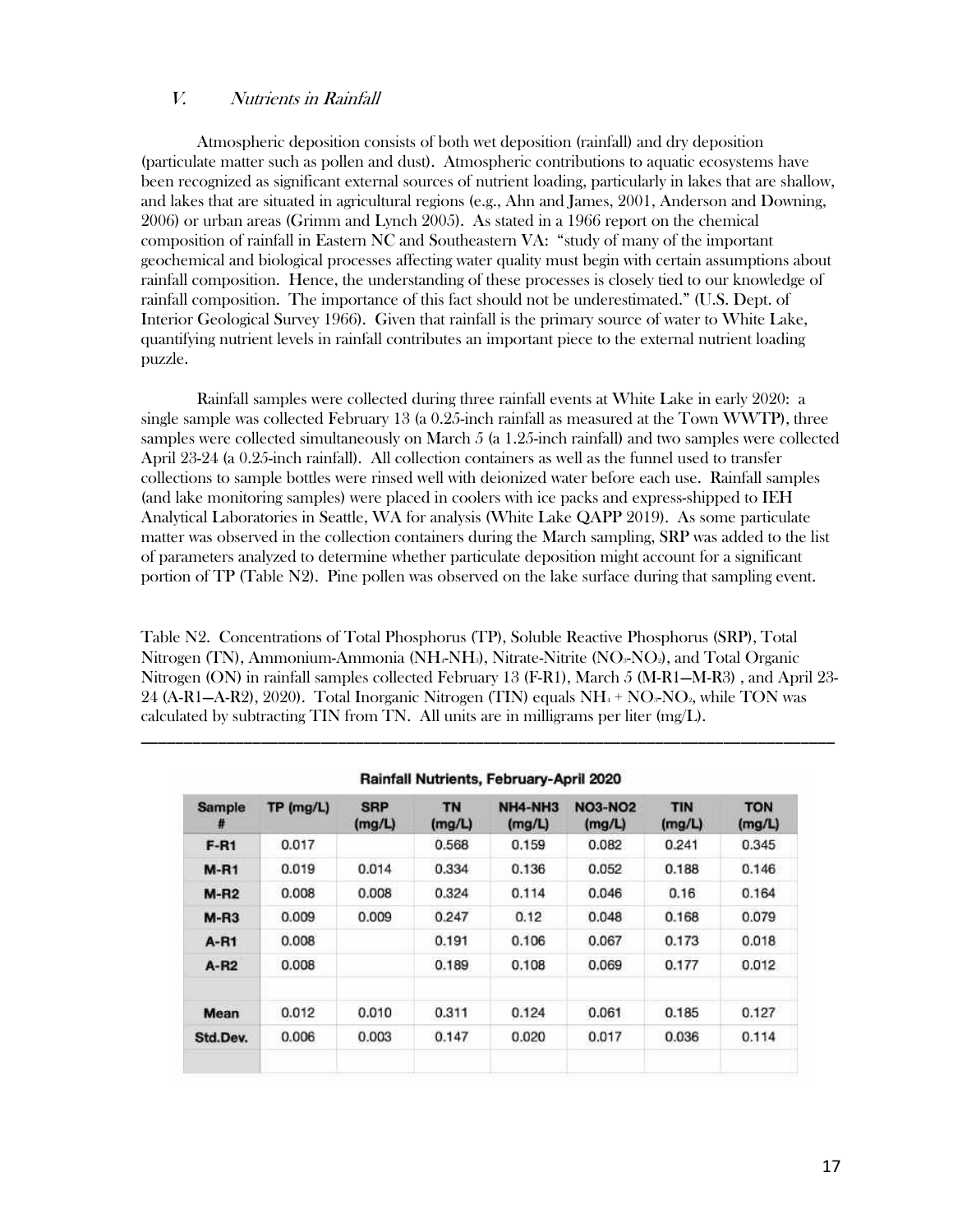Rainfall sampling results indicate the following:

- o Ammonium and organic nitrogen constitute the majority of total nitrogen in White Lake rainfall for the period sampled
- o Organic nitrogen was the most variable over the period sampled
- o Inorganic nitrogen, considered to be more readily available for algal growth constitutes 59% of total nitrogen for the period sampled
- o Phosphorus, primarily in a form that is readily available for algal growth, is also found in White Lake rainfall
- o Replicate collections may help to discern temporal trends

Rainfall at White Lake for the first four months of 2020 totaled 20 inches (4.5 inches in Jan., 6.7 inches in Feb., 3.7 inches in March, and 5.1 inches in April; Appendix N2).



Figure N12. Atmospheric influence on a shallow lake: a view of the sky over White Lake after the 3 inch rain of February 6-7, 2020.

### In-Lake Sampling Results

The winter of 2020 was wet, stormy, and at times relatively warm; substantial changes in water temperature from one sample period to the next were seen (for example, a >5-degree Centigrade difference between January 31 [mean temp  $9.9^{\circ}$  C] and February 14 [mean temp  $15.5^{\circ}$  C] LIMNOSCIENCES lake monitoring field data 2020).

Lake sampling was conducted on February 14, March 6, and April 24 at the three established monitoring stations (located along the midline of the lake) as part of the monthly monitoring of the lake, with two samples collected at each station (one at 0.5 m depth and one at 2.0 m depth). The means and standard deviations for this monthly lake monitoring nutrient data and chlorophyll <sup>a</sup> data are provided in Table N3 for comparison with the rainfall data.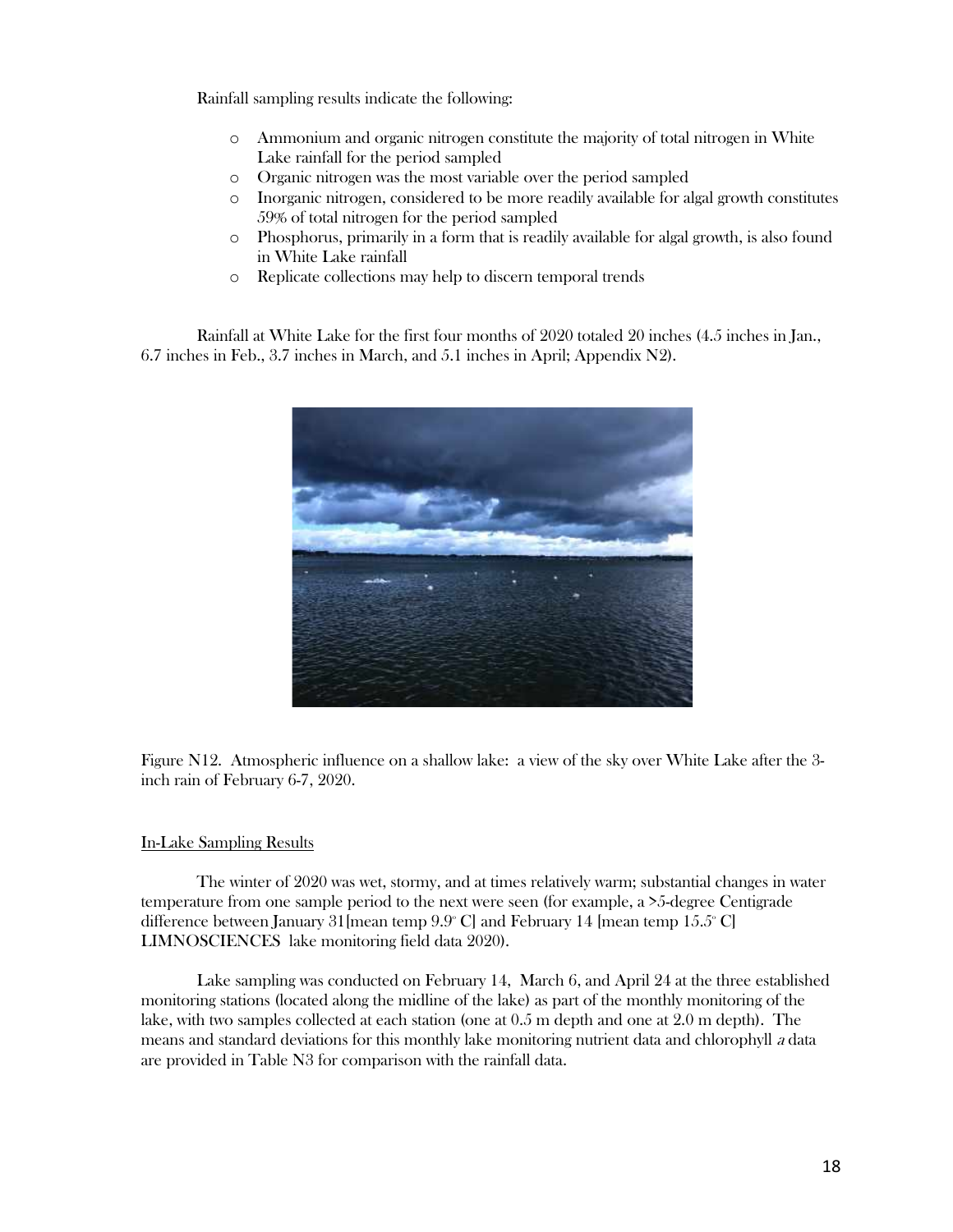Lake nutrient monitoring results in Table N3 indicate the following:

- $\circ$  White Lake inorganic N as a percentage of total N varied over the three sample events: 8% in February, 13% in March, and 7% in April 2020
- o Mean nitrate-nitrite levels were very similar over the 3-month period
- o Mean ammonium levels were highest in March
- $\circ$  Mean organic N was highest in February, when phytoplankton biomass (=chlorophyll a) was highest
- $\circ$  Soluble P values of 0.002 mg/L (about 10% of total P) were found in one or more samples from Jan. 16, Jan. 31 (5 of 6 samples), Feb. 14 and Apr. 24 (LIMNOSCIENCES lake monitoring data, 2020)
- $\circ$  Mean total P was highest in February, when phytoplankton biomass was highest

Mean turbidity values (expressed as NTU) for sample periods were: 0.79 for Jan. 16; 2.35 for Jan. 31; 2.53 for Feb. 14; 1.80 for Mar. 6; and 1.47 for Apr. 24, and Secchi depths reflected the same trends (LIMNOSCIENCES lake monitoring data, 2020).

Table N3. Means and standard deviations for lake chlorophyll a and nutrient samples  $(n=6)$  collected February 14, March 6, and April 24, 2020: Total Phosphorus (TP), Soluble Reactive Phosphorus  $(SRP)$ , Total Nitrogen (TN), Ammonium-Ammonia (NH $_F$ NH<sub>3</sub>), Nitrate-Nitrite (NO $_F$ NO<sub>2</sub>), and Total Organic Nitrogen (ON). Total Inorganic Nitrogen (TIN) equals NH<sup>4</sup> -NH<sup>3</sup> + NO<sup>3</sup> -NO2, while TON was calculated by subtracting TIN from TN. All units are in milligrams per liter (mg/L) with the exception of chlorophyll a, (a measure of phytoplankton biomass), which is expressed in  $\mu$ g/L.

\_\_\_\_\_\_\_\_\_\_\_\_\_\_\_\_\_\_\_\_\_\_\_\_\_\_\_\_\_\_\_\_\_\_\_\_\_\_\_\_\_\_\_\_\_\_\_\_\_\_\_\_\_\_\_\_\_\_\_\_\_\_\_\_\_\_\_\_\_\_\_\_\_\_

|                  | <b>TP</b><br>(mg/L) | <b>SRP</b><br>(mg/L) | <b>TN</b><br>(mg/L) | NH4-NH3<br>(mg/L) | <b>NO3-NO2</b><br>(mg/L) | <b>TIN</b><br>(mg/L) | <b>TON</b><br>(mg/L) | Chl a<br>(ug/L) |
|------------------|---------------------|----------------------|---------------------|-------------------|--------------------------|----------------------|----------------------|-----------------|
| Feb 14           |                     |                      |                     |                   |                          |                      |                      |                 |
| Mean             | 0.024               | 0.001                | 0.671               | 0.044             | 0.013                    | 0.056                | 0.615                | 8.1             |
| Std.Dev.         | 0.005               | 0.0001               | 0.083               | 0.006             | 0.002                    | 0.006                | 0.079                | 0.663           |
| Mar <sub>6</sub> |                     |                      |                     |                   |                          |                      |                      |                 |
| Mean             | 0.021               | < 0.001              | 0.474               | 0.050             | 0.013                    | 0.063                | 0.411                | 4.56            |
| Std.Dev.         | 0.003               | 0                    | 0.040               | 0.009             | 0.002                    | 0.009                | 0.043                | 0.279           |
| Apr 24           |                     |                      |                     |                   |                          |                      |                      |                 |
| Mean             | 0.021               | 0.002                | 0.553               | 0.033             | 0.012                    | 0.037                | 0.516                | 5.0             |
| Std.Dev.         | 0.001               | o                    | 0.116               | 0.006             | 0.001                    | 0.011                | 0.108                | 0.408           |

The National Atmospheric Deposition monitoring station at Clinton, NC (http://nadp.slh.wisc.edu/NTN/maps.aspx) has tracked deposition of inorganic N since 1976; while emissions of NO<sub>s</sub> have declined in recent decades, the inverse trend has been seen for ammonium concentrations in rainfall (Fig. N13). Over the period 1976-2018 atmospheric deposition of inorganic N (which includes nitrate-nitrite and ammonia-ammonium) has doubled. Modeling work by Walker et al. (2000) related the increases in ammonium concentration at the Clinton station to emissions from intensively managed agricultural operations (CAFOs), as this region (including Duplin, Sampson and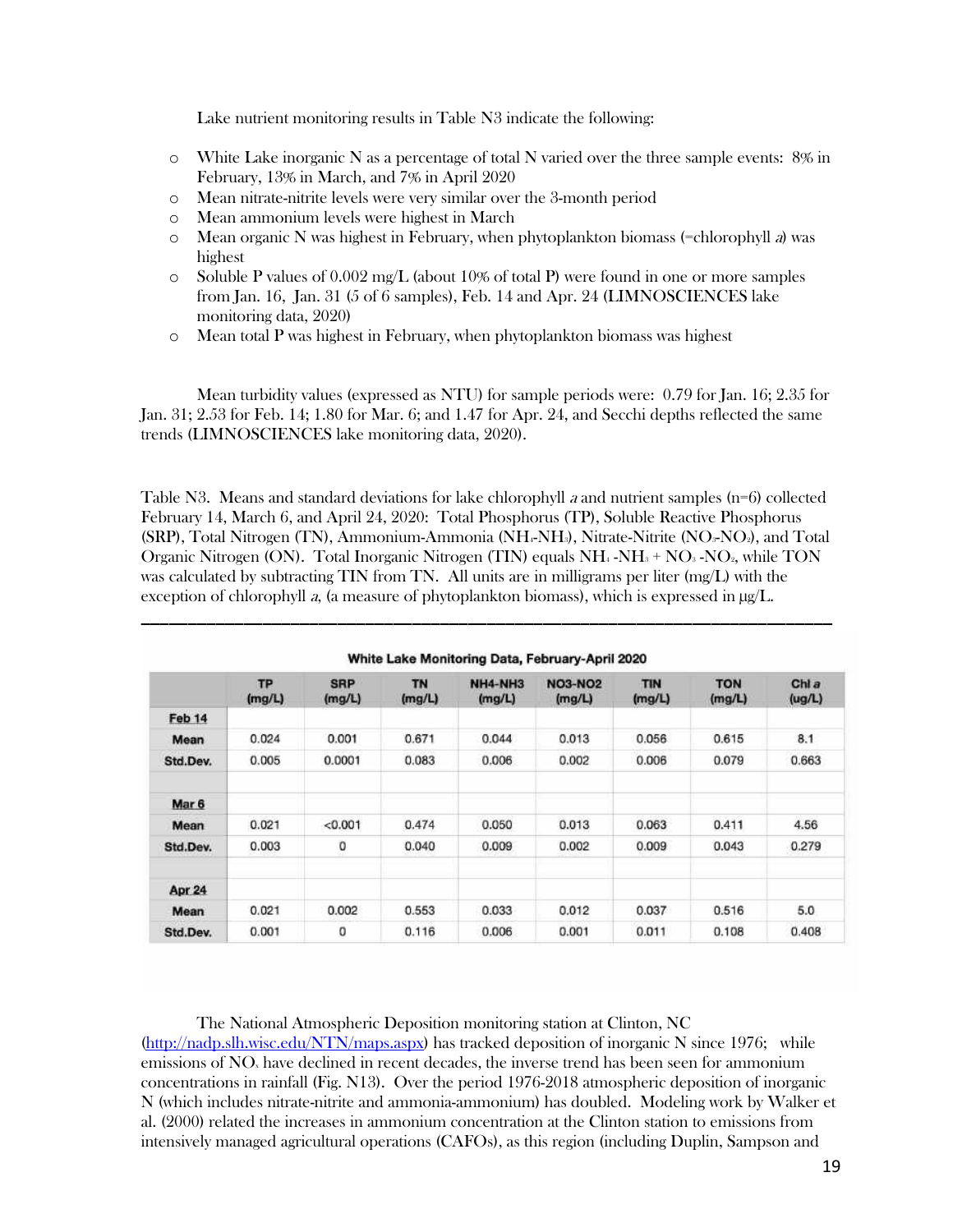Bladen Counties) has seen a very dramatic increase in their abundance since 1990. There appears to be seasonal variability in the volatization of ammonia, and the greatest influence of this source appears to be found in the spring (Occhipinti et al. 2008).



Figure N13. National Atmospheric Deposition Program trend plot for ammonium ion concentration at Clinton monitoring station http://nadp.slh.wisc.edu/data/ntn/plots/ntntrends.html?siteID=NC35

Organic N can include a variety of compounds, such as amino acids and urea, and this form of N has also been found to be an important component of rainfall in other systems (e.g., Timperley et al. 1985, Whitall and Paerl 2008). Organic N is less readily available for phytoplankton by comparison to inorganic N but is still considered to be part of the biologically reactive N pool (e.g., Osburn et al. 2016). At White Lake, organic N is also introduced via stormwater runoff and groundwater inputs (NCDEQ 2017, Shank and Zamora 2019, LIMNOSCIENCES 2020).

The Clinton monitoring station does not measure phosphorus concentrations in rainfall; one study which did monitor monthly phosphorus deposition at nearby Juniper Bay (Robeson County) over the period 2005-2012 measured an average of 0.11 mg  $P/L$  of rainfall (standard error = 0.02 mg/L; Vepraskas et al. 2016). The P concentrations from rainfall monitoring at White Lake were an order of magnitude lower (mean of  $0.012$  mg  $P/L$ ) but given the large volume of water contributed to the lake by rain falling on the lake surface itself, the total contribution of P from rainfall is substantial.

Total rainfall for February, March, and April was 15.5 inches (Appendix N2), which is equivalent to 449.5 million gallons falling on the lake surface (1.7 billion liters); using the mean of 0.012 mg P/L in rainfall, this is equivalent to 2.042 kg of P (or 4.5 pounds) added from this source over this three-month period. Using the mean of 0.185 g/L of inorganic N (TIN) in rainfall, the amount of nitrogen added is equal to 31.5 kg (69.4 pounds) in a form that is readily utilizable by phytoplankton (this is a conservative figure, as phytoplankton are likely able to readily utilize some forms of organic nitrogen as well [e.g., Whitall and Paerl 2001]) . The TIN/TP ratio (by weight) for the rainfall nutrient contribution over this period is 15.4, while TN/TP ratios from individual rainfall samples ranged from 17.6 to 40.5 (Table N2). By comparison the lake TN/TP ratios over this three-month period ranged from 22.6 to 27.9 by weight (TIN/TP ratios 1.76-3.0)(Table N3), which is substantially higher than TN/TP values of 12.3-12.4 by weight (TIN/TP was 2.9-4.3) determined by Weiss and Kuenzler (1976) (Appendix N4 contains the data from the 1976 report).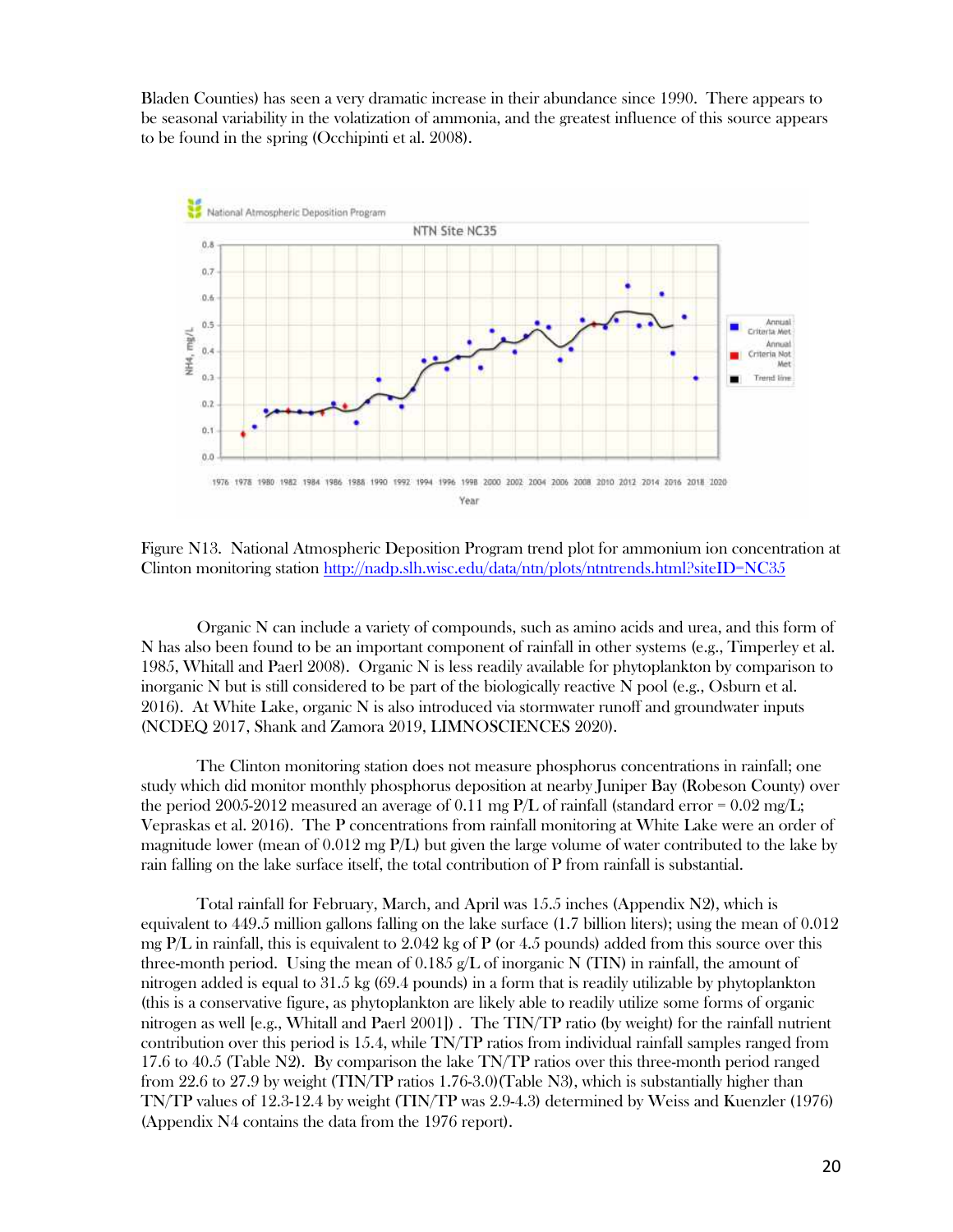The residents of the Town of White Lake still recall the summer of 2013, when it rained and rained (17 inches in June, 11.25 inches in July, 8.25 inches in August; Appendix N2), as the time in which the appearance and clarity of the lake changed noticeably. There were two big rains in June one at 3.5 inches, and one at 4 inches—and one 4-inch rain in July (Bill Stafford, Town of White Lake, personal communication). The pH of rainfall had changed by that point (from 4.5 to 5.8) and the flush of nutrients entering the lake in the rain and runoff was sufficient to stimulate higher productivity which would further elevate pH (algal biomass in July 2013 averaged 27.7 µg chlorophyll a/L, and pH ranged from 8 to 8.3 standard units; it was noted in the 2014 report that the field crew had observed the water as being clear but green, and the Secchi depth was 1.25 m [Appendix N3, DENR 2014)]).

Variability in weather (including hurricanes) is due to the ENSO—El Niño Southern Oscillation—and increasingly, by the influences of climate change (e.g., Jeppesen et al. 2017). Rainfall patterns are changing, with more big rains and more severe droughts and rapid-onset droughts. Ongoing monitoring of rainfall nutrients at White Lake may show that there are trends related to season and also with extreme rainfall events associated with hurricanes, as has been seen in rainfall monitoring in Raleigh (Occhipinti et al. 2008).

White Lake is very shallow, and its large lake surface area relative to its volume indicates that large rainfall events can add a substantial volume of water to the lake—much greater than the volume of water entering the lake as surface runoff/stormwater and groundwater inputs. However, large rains can directly influence the volume of stormwater and groundwater seepage into the lake (both of which are variable and hard to quantify accurately), so that the cumulative impact of these larger rainfalls is even greater. The evidence to date suggests that phytoplankton dynamics in this well-mixed lake can be influenced more by large rainfall events and storms than by lack of flushing action during low lake levels, particularly given that it is shallow and very well-mixed. Storms also serve to increase resuspension of bottom sediments, which can introduce sediment nutrients into the water column.

#### Section References

- Ahn, H. and R.T. James. 2001. Variability, uncertainty, and sensitivity of phosphorus deposition load estimates in South Florida. Water, Air, and Soil Pollution 126: 37-51.
- Anderson, K.A., and J.A. Downing. 2006. Dry and wet atmospheric deposition of nitrogen, phosphorus, and silicon in an agricultural region. Water, Air and Soil Pollution 176: 351-374.
- LIMNOSCIENCES. 2019. White Lake, NC Monitoring Program QAPP and Town of White Lake Stormwater Assessments Program QAPP. Available at www.whitelakewatch.com .
- North Carolina Department of Environment and Natural Resources. 2014. Lake and Reservoir Assessments, Cape Fear River Basin. Water Sciences Section, Intensive Survey Branch.
- North Carolina Division of Environmental Quality. 2018. 2017 White Lake Water Quality Investigation. White Lake, Bladen County (Cape Fear Basin). Division of Water Resources Water Sciences Section.
- Osburn, C.L., L.T. Handsel, B.L. Peierls, and H.W. Paerl. 2016. Predicting sources of dissolved organic nitrogen to an estuary from an agro-urban coastal watershed. Environ. Sci. Technol. 50: 8473-8484.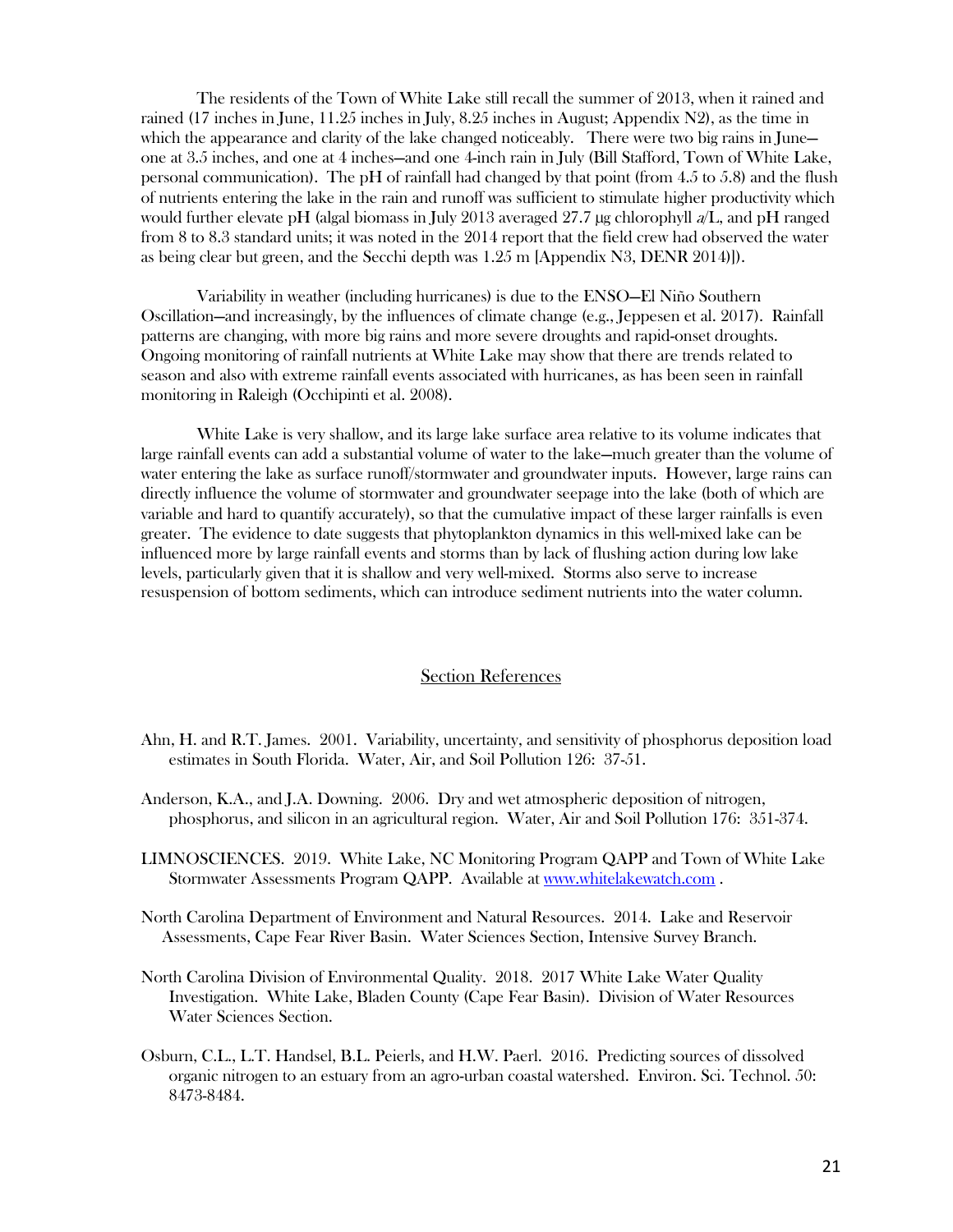- Grimm, J.W., and J.A. Lynch. 2005. Improved daily precipitation nitrate and ammonium concentration models for the Chesapeake Bay Watershed. Environmental Pollution 135: 445-455.
- Jeppesen, E., M. Sondergaard, and Z. Liu. 2017. Lake restoration and management in a climate change perspective: an introduction. Water 9, 122 DOI: 10.3390/w9020122.
- Occhipinti, C., V.P. Aneja, W. Showers, and D. Niyogi. 2008. Back-trajectory analysis and source receptor relationships: particulate matter and nitrogen isotopic composition in rainwater. J. Air & Waste Management Assoc. 58: 1215-1222.
- Shank, C. and P. Zamora. 2019. Influence of groundwater flows and nutrient inputs on White Lake water quality. Final Report, April 1, 2019.
- U.S. Department of Interior Geological Survey. 1966. Chemical composition of rainfall Eastern North Carolina and Southeastern Virginia. Geological Survey Water-Supply Paper 1535-K.
- Vepraskas, M.J., J.G. White, D.D. Richter, and C.J. Moorberg. 2016. Phosphorus fluxes in a restored Carolina Bay wetland following eight years of restoration. Water Resources Research Institute of the University of North Carolina Report Number 481. 39 p.
- Walker, J., D. Nelson, and V.P. Aneja. 2000. Trends in ammonium concentration in precipitation and atmospheric ammonia emissions at a Coastal Plain site in North Carolina, USA. Environmental Science & Technology 34 (17): 3527-3534.
- Weiss, C.M., and E.J. Kuenzler. 1976. The trophic state of North Carolina lakes. Water Resources Research Institute of the University of North Carolina Report Number 119.
- Whitall, D.R. and H.W. Paerl. 2001. Spatiotemporal variability of wet atmospheric nitrogen deposition to the Neuse River Estuary, North Carolina. J. Environ. Qual. 30: 1508-1515.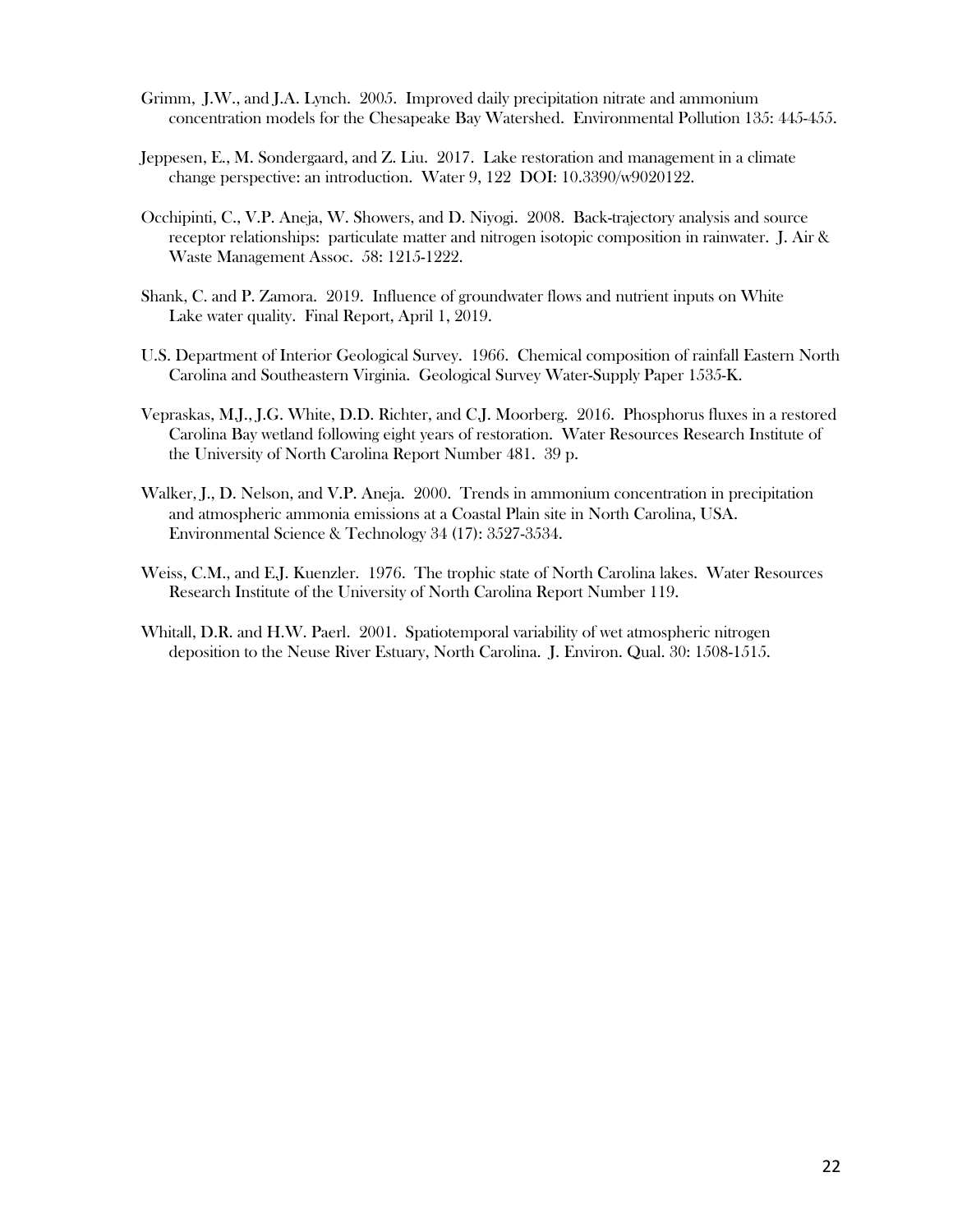Appendix N1. White Lake stormwater sample data, 2019 and 2020. Several points to note:

- o Total Phosphorus may contain organic/particulate sources in addition to soluble sources
- o Organic Nitrogen was the highest component of Total Nitrogen, and varied more over the sampling period
- o Organic Nitrogen was lower in the sample from the paved area at the marina
- o There is a consistent difference in nitrogen and phosphorus concentrations between the two DOT drainage ditches, with the one at 580 White Lake Drive having lower values (and there is a difference in pH between the two ditches—580 is lower)
- o Dissolved Organic Carbon concentrations in the drainage ditches is high
- o Total Aluminum concentrations in the drainage ditches and groundwater is relatively high

At the two drainage ditches sampling was done on the east side of White Lake Drive, and the west side, and the 580 WLD Lake samples were taken at a point where the ditch meets the lake, to determine whether the flow through the ditch vegetation may have had a beneficial effect. SRP was an order of magnitude lower at this point compared to the other two ditch samples (580 WLD East and 580 WLD West-box) in March sampling.

\_\_\_\_\_\_\_\_\_\_\_\_\_\_\_\_\_\_\_\_\_\_\_\_\_\_\_\_\_\_\_\_\_\_\_\_\_\_\_\_\_\_\_\_\_\_\_\_\_\_\_\_\_\_\_\_\_\_\_\_\_\_\_\_\_\_\_\_\_\_\_\_\_\_

| Date    | Location                   | <b>Fecal Culiform</b> | Total P | SRP   | Total N     | Ammontum | <b>NO3-NO2</b>             | TIN   | TON   | pH          | Temp | <b>DO</b> | Sp. Cond. | Total AI | DOC  | Turbidity |
|---------|----------------------------|-----------------------|---------|-------|-------------|----------|----------------------------|-------|-------|-------------|------|-----------|-----------|----------|------|-----------|
| 1/16/20 | <b>Clearwater Culverts</b> | 16                    | 0.024   |       | -52<br>1.32 |          | <b>STATISTICS</b><br>0.335 |       |       | 5.9         |      | 6.55      | 51.7      | 1.75     | 13.8 | 18        |
| 1/16/20 | SBO WLD-East ditch         |                       | 0.022   |       | 1.37        |          | 0.023                      |       |       | 4.03        |      |           |           | 1.09     | 79   | 0.5       |
| 1/16/20 | 580 WLD-West hos           | 2.5                   | 0.016   |       | 1.49        |          | 0.017                      |       |       | a Turk Inde |      |           |           | 1.2      | 65.2 | 0.49      |
| 1/16/20 | 580 WLD Lake               |                       | 0.024   |       | 1.37        |          | $+0.010$                   |       |       |             |      |           |           | 1.23     | 68.1 | 0.47      |
| 2/7/20  | Woodbury Rd.               |                       | 0.113   |       | 1.37        | 0.013    | $-0.010$                   | 0.013 | 1.357 |             |      |           |           |          |      |           |
| 2/7/20  | 408 WLD Lake side          |                       | 0.047   |       | 1.55        | 0.013    | 0.014                      | 0.027 | 1,523 | 5.52        |      |           |           |          |      |           |
| 2/7/20  | 408 WLD-East side          |                       | 0.042   |       | 1.43        | 0.017    | 0.011                      | 0.026 | 1.402 |             |      |           |           |          |      |           |
| 2/7/20  | 580 WLD-East ditch         |                       | 0.034   |       | 1.22        | 0.018    | 0.018                      | 0.031 | 1,189 | 4,08        |      |           |           |          |      |           |
| 2/1/20  | 580 WLD-West hor           |                       | 0.034   |       | 1.6         | 0.019    | 0.012                      | 0.031 | 1.569 |             |      |           |           |          |      |           |
| 2/13/20 | Marina #56                 |                       | 0.05    |       | 0.813       | 0.139    | 0.193                      | 0.332 | 0.481 |             |      |           |           |          |      |           |
| 3/5/20  | <b>BMC Ditch</b>           |                       | 0.079   | 0.003 | 0.39        | 0.019    | 0.039                      | 0.058 | 0.932 | 5.73        | 11.8 | 7.11      | 25        | 0.89     |      |           |
| 3/5/20  | 406 WLD Lake side          |                       | 0.049   | 0.077 | 0.843       | 0.03     | 0.05                       | 0.08  | 0.765 | 4.44        | 11.9 | 5.05      | 31.6      | 0.944    |      |           |
| 3/5/20  | 580 WLD-East ditch         |                       | 0.031   | 0.019 | 0.955       | 0.014    | 0.014                      | 0.028 | 0.937 | 4.01        |      |           |           | 0.895    |      |           |
| 3/5/20  | 580 WLD West Box           |                       | 0.021   | 0.021 | 0.938       | 0.017    | $-0.010$                   | 0.018 | 0.92  | 3.9         | 10.9 | 4.26      | 47.8      | 1.07     |      |           |
| 3/5/20  | 580 WLD Lake               |                       | 0.027   | 0.002 | 0.674       | 0.03     | 0.026                      | 0.029 | 0.645 |             |      |           |           | 0.087    |      |           |

\_\_\_\_\_\_\_\_\_\_\_\_\_\_\_\_\_\_\_\_\_\_\_\_\_\_\_\_\_\_\_\_\_\_\_\_\_\_\_\_\_\_\_\_\_\_\_\_\_\_\_\_\_\_\_\_\_\_\_\_\_\_\_\_\_\_\_\_\_\_\_\_\_\_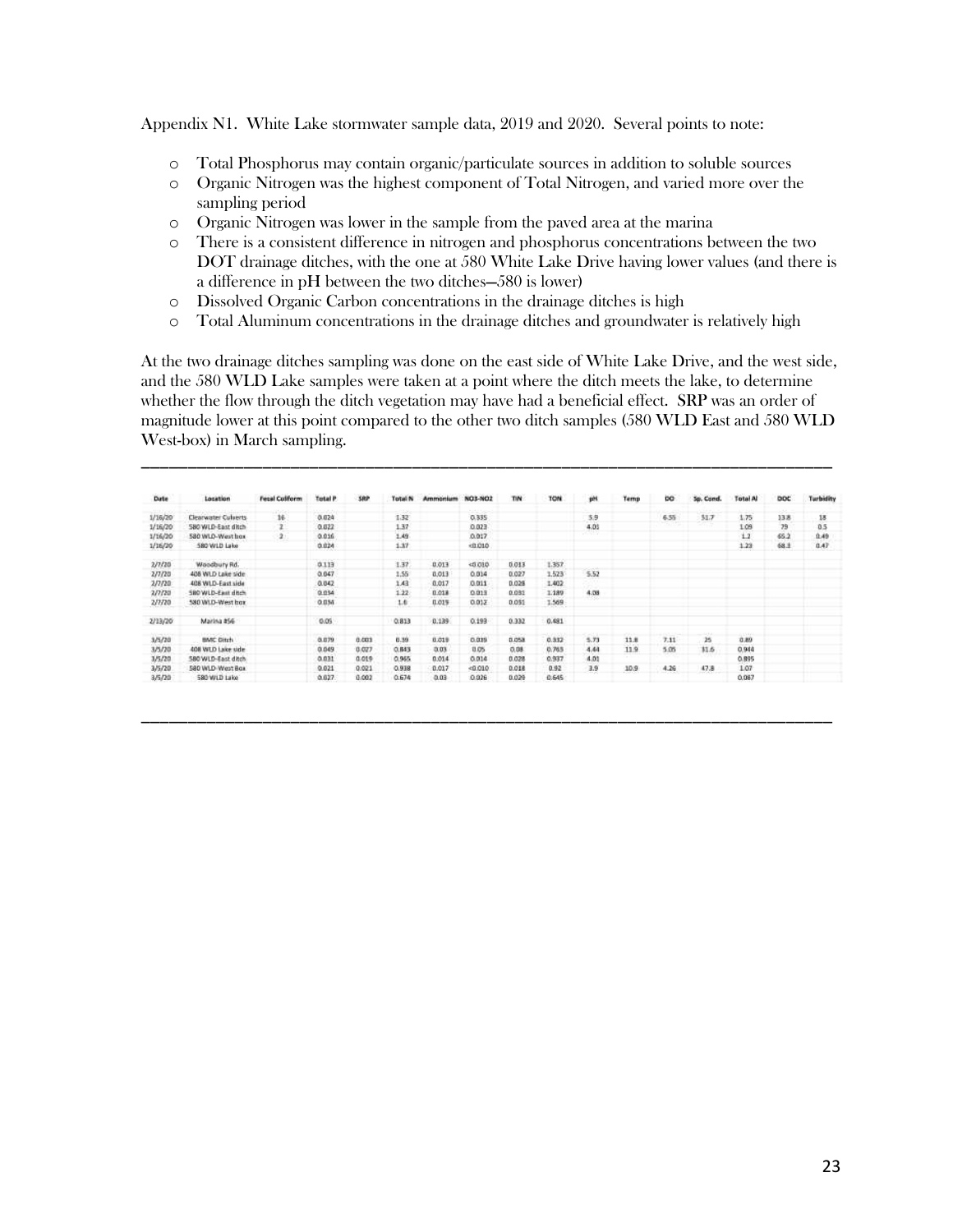| Month     | 2020  | 2019  | 2018  | 2017 | 2016  | 2015  | 2014      | 2013  | 2012  | Monthly<br>Average<br>for Region |
|-----------|-------|-------|-------|------|-------|-------|-----------|-------|-------|----------------------------------|
| January   | 4,5   | 2.75  | 4.20  | 7.0  | 3.0   | 2.5   | 2.0       | 1.75  | 2.75  | 3,81                             |
| February  | 6.7   | 2.25  | 2.00  | 1.5  | 10.7  | 5.5   | 1.5       | 2.5   | 4.0   | 3.44                             |
| March     | 3.7   | 3.25  | 3.95  | 3.7  | 1.55  | 4.15  | <b>ND</b> | 1.0   | 7.0   | 3.91                             |
| April     | 5.1   | 7.25  | 6.75  | 6.75 | 6.75  | 4.55  | <b>ND</b> | 1.75  | 2.25  | 3.12                             |
| May       | 12.25 | 1.20  | 7.70  | 2.7  | 4.5   | 4.20  | ND.       | 2.25  | 9.25  | 3.67                             |
| June      |       | 5.25  | 10.00 | 4.5  | 3.65  | 8.70  | 3.0       | 17.0  | 2.0   | 4.70                             |
| July      |       | 6.00  | 4.75  | 6.75 | 3.75  | 3.0   | 4.65      | 11.25 | 8.6   | 5.75                             |
| August    |       | 5.35  | 6.25  | 5.6  | 4.12  | 9.4   | 9.75      | 8.25  | 9.75  | 5.95                             |
| September |       | 5.00  | 29.45 | 5.2  | 15.0  | 4.7   | 7.0       | 1.0   | 5.0   | 5.29                             |
| October   |       | 3.60  | 2.25  | 2.95 | 14.25 | 9.75  | 1.7       | 1.75  | 2.25  | 3.38                             |
| November  |       | 4.90  | 4.25  | 1.0  | 0.50  | 7.26  | 4.15      | 0     | 2.25  | 3,16                             |
| December  |       | 6.00  | 7.5   | 5.45 | 5.1   | 6.5   | 3.7       | 5.75  | 4,25  | 3.14                             |
| Total     |       | 52.80 | 89.05 | 52.8 | 72.87 | 70.20 |           | 54.25 | 59.35 | 49.32                            |

Appendix N2. White Lake monthly rainfall in inches, measured at the Town's WWTP, from 2012- 2020.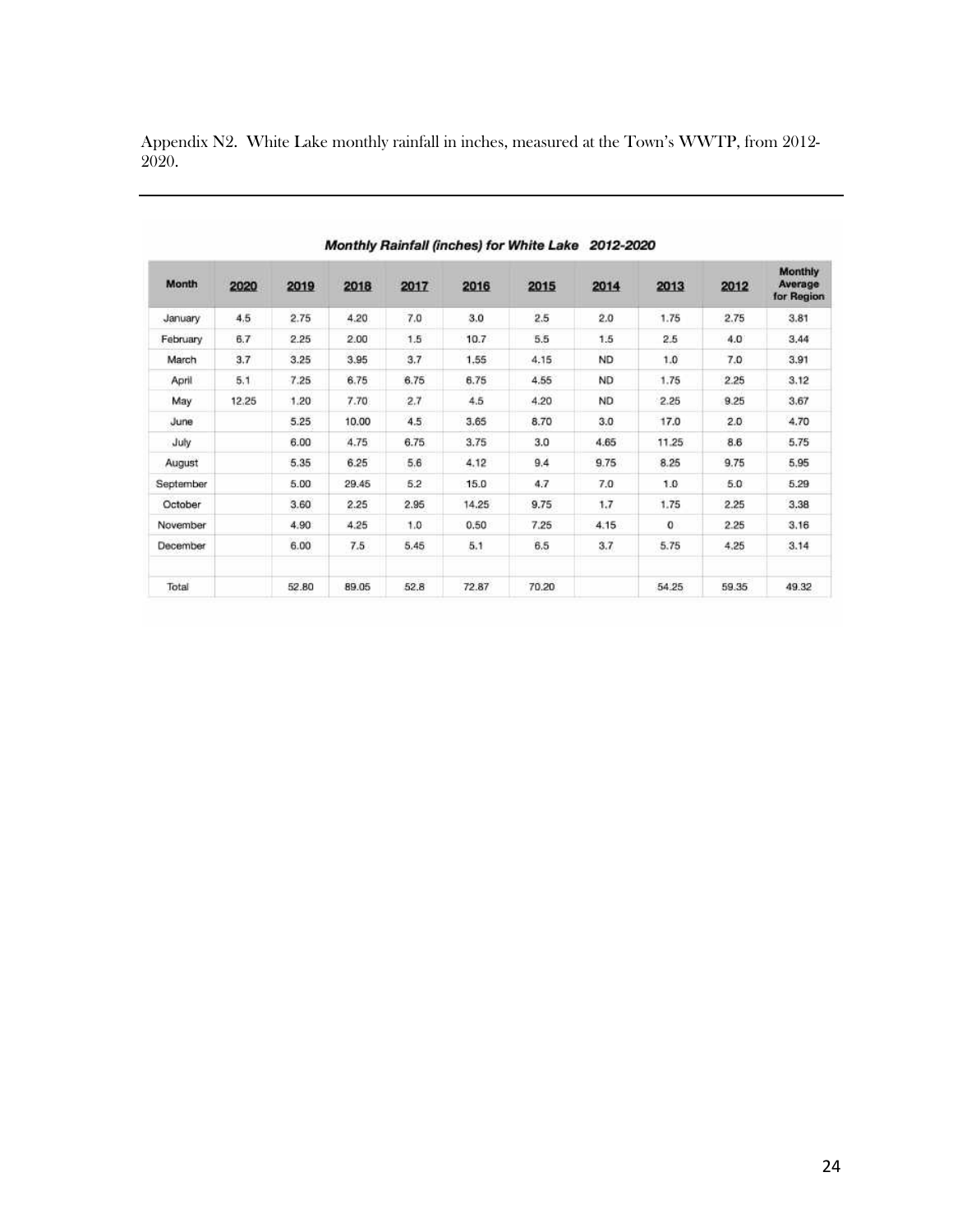Appendix N3. A comparison of White Lake physio-chemical and algae data for the month of July, from 2013-2019. Data from 2013 and 2017 from NC DEQ reports, and 2018-2019 data from LIMNOSCIENCES reports.

|                                                                            | 7/15/2013   | 7/20/2017   | 7/12/2018      | 7/10/2019   |
|----------------------------------------------------------------------------|-------------|-------------|----------------|-------------|
| Mean Temperature (C)                                                       | 28.6        | 30.4        | 29.2           | 29.0        |
| <b>Water Clarity, Measured as</b><br>Secchi Depth (m)                      | 1.25        | 1.5         | 1.75           | 1.5         |
| <b>Turbidity (NTU)</b>                                                     | 4.3         | 3.0         |                | 1.9         |
| Mean Algae Abundance,<br>Measured as Chlorophyll a<br>Concentration (µg/L) | 27.7        | 9.6         | 6              | 8.5         |
| Mean # Algal Cells/ml                                                      |             |             | 150,643        | 38,001      |
| # of Algae Taxa                                                            |             |             | 50             | 78          |
| <b>Mean Algal Biovolume</b><br>(mm3/m3)                                    |             |             | 18,306         |             |
| pH Range (std. units)                                                      | $8.0 - 8.3$ | $6.6 - 6.8$ | $6.5 - 6.9$    | $6.5 - 6.6$ |
| Dissolved Oxygen,<br><b>Mean % Saturation</b>                              | 103         | 92.5        | 94             | 93.5        |
| Mean Total Nitrogen (mg/L)                                                 | 0.41        | 0.61        | 0.70           | 0.62        |
| <b>Mean Total Phosphorus</b><br>(mg/L)                                     | 0.02        | 0.02        | 0.02           | < 0.02      |
| <b>Number of Samples</b>                                                   | 3           | 3           | $\overline{7}$ | 6           |

 $\mathbb{Z}$  $\cdots$  $\mathbf{a}$